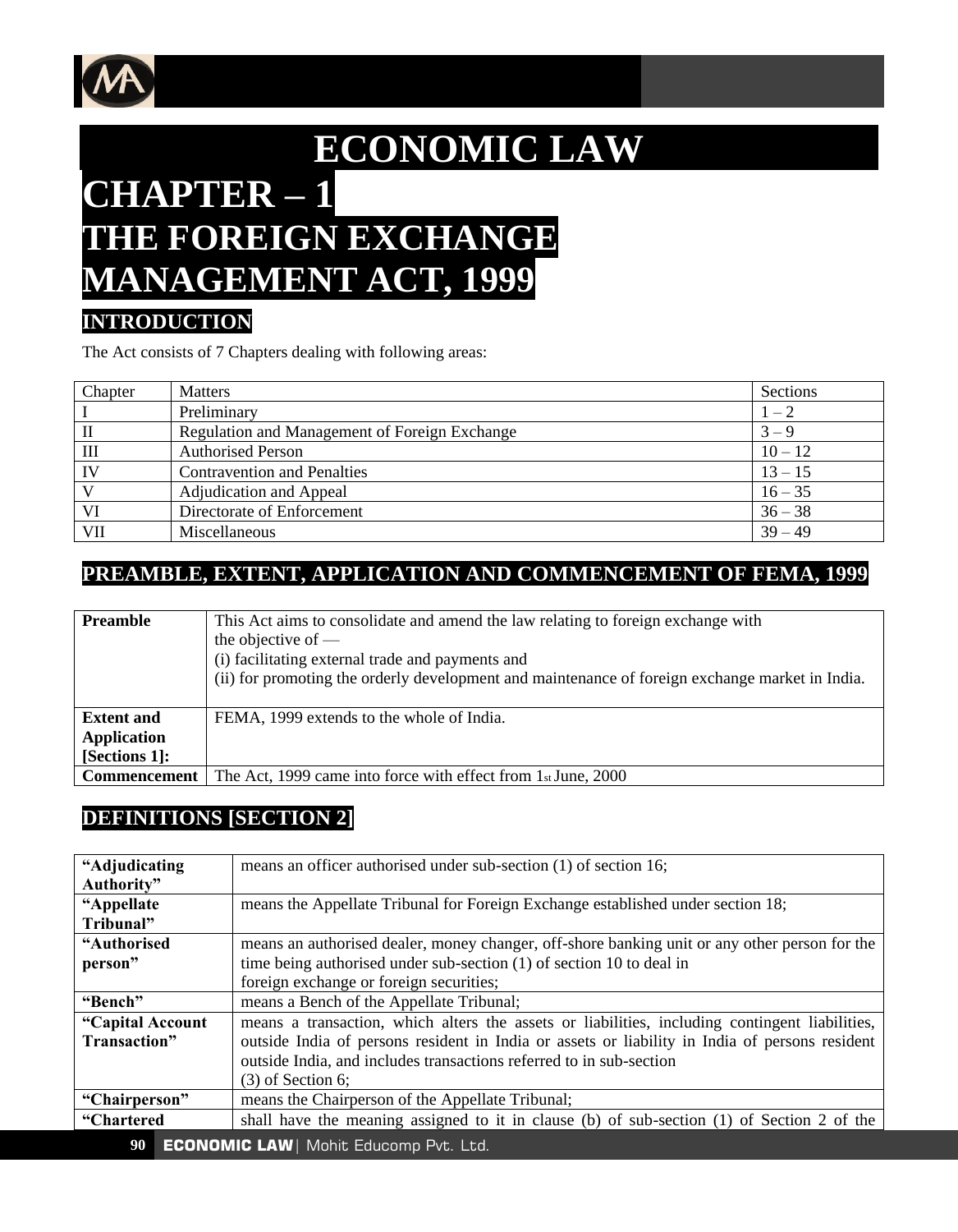

| Accountant"         | Chartered Accountants Act, 1949;                                                                          |  |
|---------------------|-----------------------------------------------------------------------------------------------------------|--|
| "Currency"          | includes all currency notes, postal notes, postal orders, money orders, cheques,                          |  |
|                     | drafts, travellers cheques, letters of credit, bills of exchange and promissory notes, credit cards       |  |
|                     | or such other similar instruments, as may be notified by the Reserve Bank                                 |  |
| "Currency Notes"    | means and includes cash in the form of coins and bank notes;                                              |  |
| "Current Account    | means a transaction other than a capital account transaction and without prejudice to the                 |  |
| Transaction"        | generality of the foregoing such transaction includes,                                                    |  |
|                     |                                                                                                           |  |
|                     | (i) payments due in connection with foreign trade, other current business, services, and short-           |  |
|                     | term banking and credit facilities in the ordinary course of business.                                    |  |
|                     | (ii) payments due as interest on loans and as net income from investments.                                |  |
|                     | (iii) remittances for living expenses of parents, spouse and children residing abroad, and                |  |
|                     | (iv) expenses in connection with foreign travel, education and medical care of parents, spouse            |  |
|                     | and children;                                                                                             |  |
| "Director of        | means the Director of Enforcement appointed under section 36(1);                                          |  |
| Enforcement"        |                                                                                                           |  |
| "Export"            | with its grammatical variations and cognate expressions means;                                            |  |
|                     | (i) the taking out of India to a place outside India any goods.                                           |  |
|                     | (ii) provision of services from India to any person outside India;                                        |  |
| "Foreign            | means any currency other than Indian currency;                                                            |  |
| Currency"           |                                                                                                           |  |
| "Foreign            | means foreign currency and includes:                                                                      |  |
| Exchange"           |                                                                                                           |  |
|                     | (i) deposits, credits and balances payable in any foreign currency,                                       |  |
|                     | (ii) drafts, travellers cheques, letters of credit or bills of exchange, expressed or drawn in            |  |
|                     | Indian currency but payable in any foreign currency,                                                      |  |
|                     | (iii) drafts, travellers cheques, letters of credit or bills of exchange drawn by banks,                  |  |
|                     | institutions or persons outside India, but payable in Indian currency;                                    |  |
| "Foreign Security"  | means any security, in the form of shares, stocks, bonds, debentures or any other instrument              |  |
|                     | denominated or expressed in foreign currency and includes securities expressed in foreign                 |  |
|                     | currency, but where redemption or any form of return such as interest or dividends is payable             |  |
| "Import",           | in Indian currency;<br>with its grammatical variations and cognate expressions, means bringing into India |  |
|                     | any goods or services;                                                                                    |  |
| "Indian Currency"   | means currency which is expressed or drawn in Indian rupees but does not include special                  |  |
|                     | bank notes and special one rupee notes issued under section 28A of the Reserve Bank of India              |  |
|                     | Act, 1934;                                                                                                |  |
| "Legal              | shall have the meaning assigned to it in clause (i) of sub-section (1) of section 2 of the                |  |
| Practitioner"       | Advocates Act, 1961;                                                                                      |  |
| "Member"            | means a Member of the Appellate Tribunal and includes the Chairperson thereof;                            |  |
| "Notify"            | means to notify in the Official Gazette and the expression "notification" shall be                        |  |
|                     | construed accordingly;                                                                                    |  |
| "Person"            | includes:                                                                                                 |  |
|                     | (i) an individual,                                                                                        |  |
|                     | (ii) a Hindu undivided family,                                                                            |  |
|                     | (iii) a company,                                                                                          |  |
|                     | $(iv)$ a firm,                                                                                            |  |
|                     | (v) an association of persons or a body of individuals, whether incorporated or not,                      |  |
|                     | (vi) every artificial juridical person, not falling within any of the preceding sub-clauses, and;         |  |
|                     | (vii) any agency, office or branch owned or controlled by such person;                                    |  |
| "Person resident in | means:                                                                                                    |  |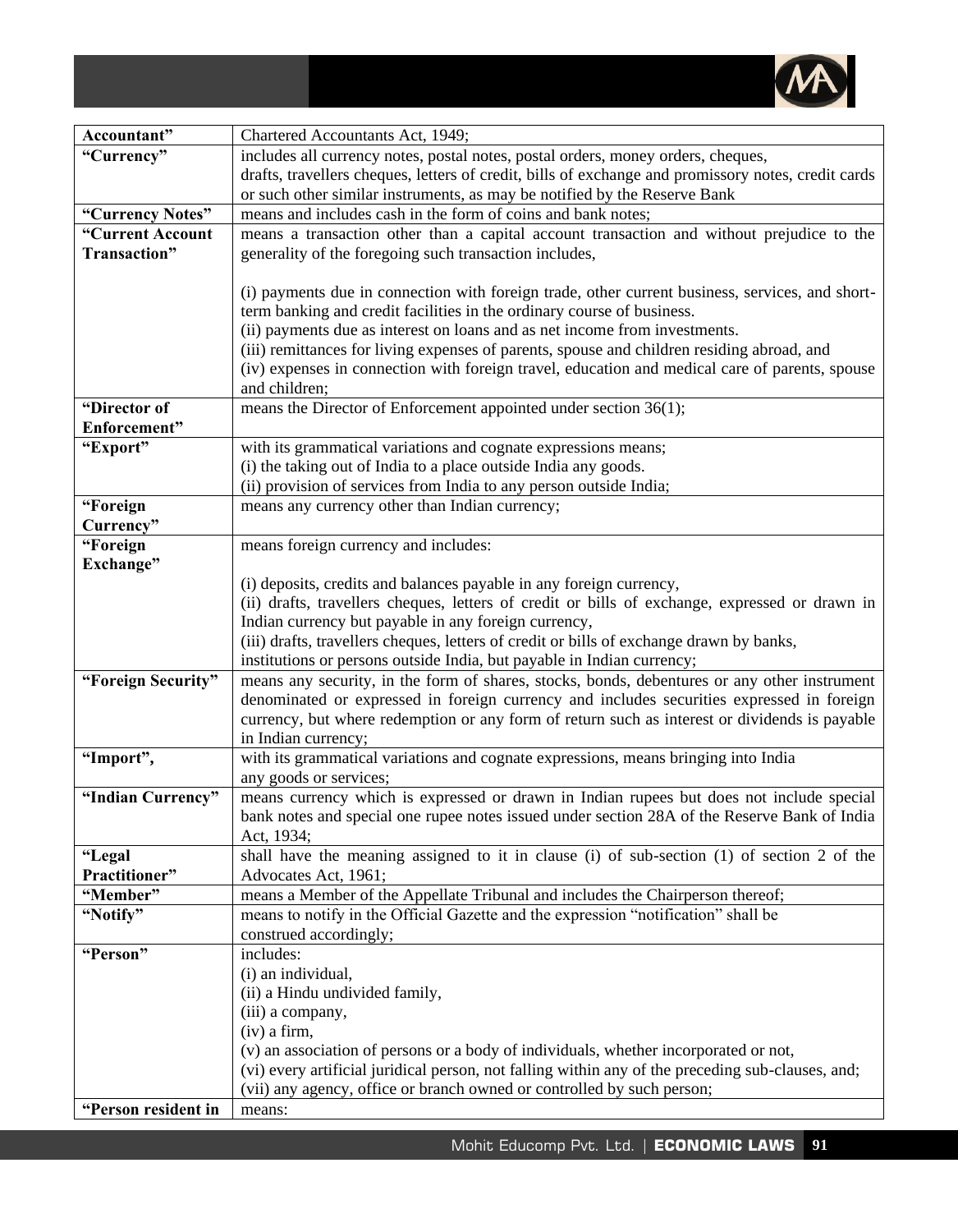

| India"                            | (i) a person residing in India for more than 182 days during the course of the preceding             |
|-----------------------------------|------------------------------------------------------------------------------------------------------|
|                                   | financial year but does not include—                                                                 |
|                                   | (A) a person who has gone out of India or who stays outside India, in either case—                   |
|                                   | (a) for or on taking up employment outside India, or                                                 |
|                                   | (b) for carrying on outside India a business or vocation outside India, or                           |
|                                   | (c) for any other purpose, in such circumstances as would indicate his intention                     |
|                                   | to stay outside India for an uncertain period;                                                       |
|                                   | (B) a person who has come to or stays in India, in either case, otherwise than:                      |
|                                   | (a) for or on taking up employment in India, or                                                      |
|                                   | (b) for carrying on in India a business or vocation in India, or                                     |
|                                   | (c) for any other purpose, in such circumstances as would indicate his intention                     |
|                                   | to stay in India for an uncertain period;                                                            |
|                                   | (ii) any person or body corporate registered or incorporated in India,                               |
|                                   | (iii) an office, branch or agency in India owned or controlled by a person resident                  |
|                                   | Outside India,                                                                                       |
|                                   | (iv) an office, branch or agency outside India owned or controlled by a person resident in           |
|                                   | India;                                                                                               |
| $(w)$ "Person                     | means a person who is not resident in India;                                                         |
| <b>Resident Outside</b><br>India" |                                                                                                      |
| "Prescribed"                      | means prescribed by rules made under this Act;                                                       |
| "Repatriate to                    | means bringing into India the realised foreign exchange and                                          |
| India"                            | (i) the selling of such foreign exchange to an authorised person in India in exchange for            |
|                                   | rupees, or                                                                                           |
|                                   | (ii) the holding of realised amount in an account with an authorised person in India to the          |
|                                   | extent notified by the Reserve Bank. It includes use of the realised amount for discharge of a       |
|                                   | debt or liability denominated in foreign exchange and the expression "repatriation" shall be         |
|                                   | construed accordingly;                                                                               |
| "Reserve Bank"                    | means the Reserve Bank of India constituted under section 3(1) of the Reserve Bank of India          |
|                                   | Act, 1934;                                                                                           |
| "Security"                        | means shares, stocks, bonds and debentures, Government securities as defined in                      |
|                                   | the Public Debt Act, 1944, savings certificates to which the Government Saving Certificates          |
|                                   | Act, 1959 applies, deposit receipts in respect of deposit of securities and units of the Unit        |
|                                   | Trust of India established under sub-section (1) of section 3 of the Unit Trust of India Act,        |
|                                   | 1963 or of any mutual fund and includes certificates of title to securities, but does not include    |
|                                   | bills of exchange or promissory notes other than Government promissory notes or any other            |
|                                   | instruments which may be notified by the Reserve Bank as security for the purposes of this           |
|                                   | Act;                                                                                                 |
| "Service"                         | means service of any description which is made available to potential users and                      |
|                                   | includes the provision of facilities in connection with banking, financing, insurance, medical       |
|                                   | assistance, legal assistance, chit fund, real estate, transport, processing, supply of electrical or |
|                                   | other energy, boarding or lodging or both, entertainment, amusement or the purveying of news         |
|                                   | or other information, but does not include the rendering of any service free of charge or under      |
|                                   | a contract of personal service;                                                                      |
| "Special Director                 | means an officer appointed under section 17;                                                         |
| (Appeals)"                        |                                                                                                      |
| "Specify"                         | means to specify by regulations made under this Act and the expression "specified"                   |
|                                   | shall be construed accordingly;                                                                      |
| "Transfer"                        | includes sale, purchase, exchange, mortgage, pledge, gift, loan or any other form                    |
|                                   | of transfer of right, title, possession or lien.                                                     |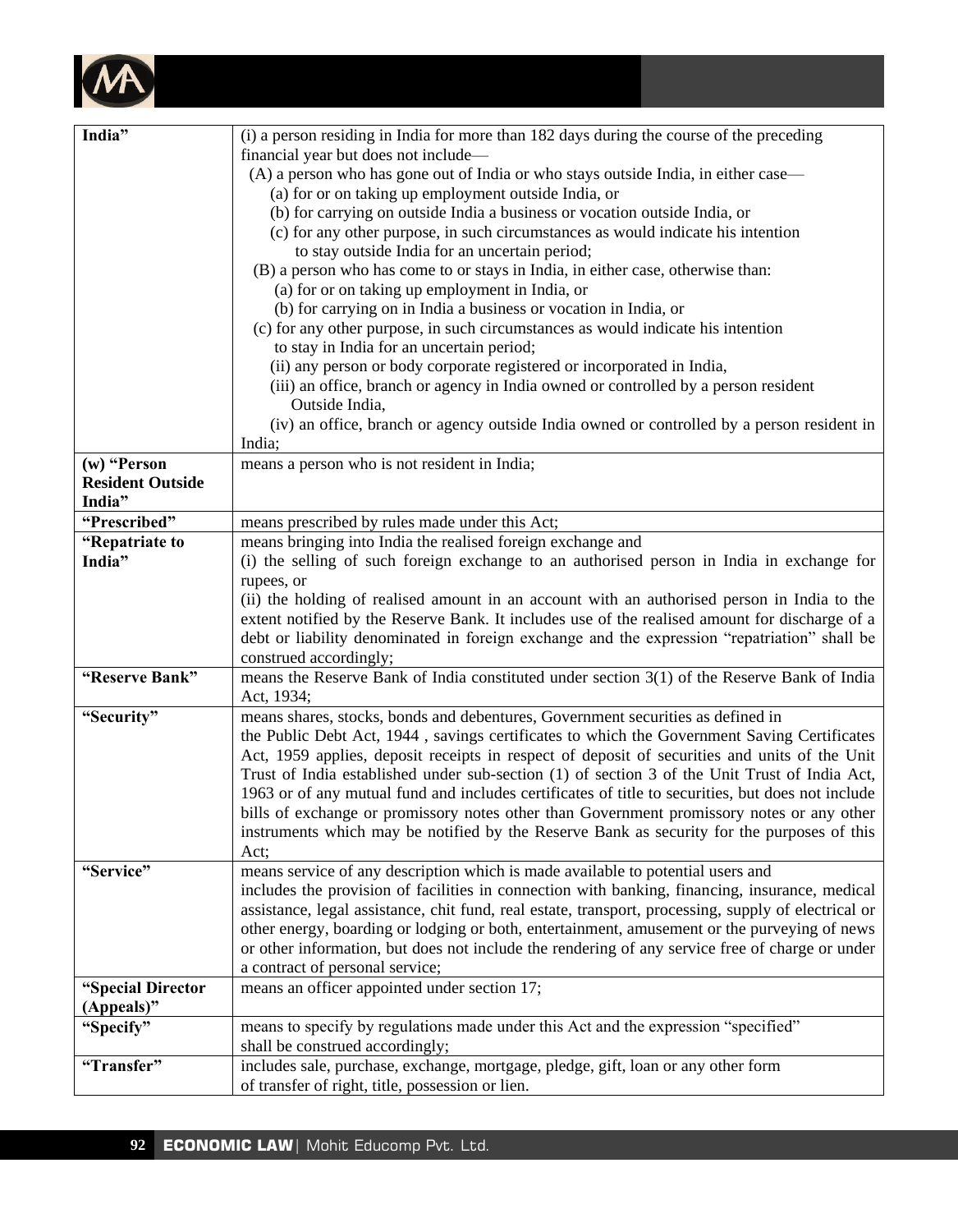

**Example 1- Saurav goes outside India for 1st time in 18-19 for vocation, comment whether he is PRI or PROI in following cases-**

**Ans-**

1. **17-18 :- PRI (since he resided in India in Preceding Financial year 16-17 for more than 182 days.**

2. **12-13:- PROI (although he resided in Preceding Financial year 17-18 for more than 182 days but still he is PROI because he goes outside India for any of those 3 purposes-**

- i. **Business/ vocation**
- ii. **Employment**
- iii.**Intention to reside outside India for uncertain period.**

**Example 2- Will your answer change if he had gone for vacation.**

**Ans-**

- i. **17-18 :- PRI**
- ii. **18-19 :- PRI**

**Example 3- Mr. Robert comes to India for 1st time for vocation and resides for 200days in financial year 12-13.**

**Ans-**

i. **12-13:- PROI -since he did not resided in India in Preceding year.**

ii. **13-14:- PRI –since he resided in India in Preceding Financial year 12-13 for more than 182 days and purpose was vocation)**

**Example 4- Will your answer change if he came for vocation.**

**Ans-**

- i. **18-19 :- PROI**
- ii. **19-20 :- PROI**

**Example 5-Air hostess on frequent flights in India resided for 200 days in India in 17-18, is she a PRI for 18-19.**

**Ans-**

**PROI- because, the term residing in India used in Sec2 (e) connects some short of permanency and must be out of once prewill. Air hostess stay in India is not out of prewill and cannot be treated as residing in India.**

**Example 6- Sourav goes outside India for M.B.A for 1st time in 18-19, is he PRI for 18-19 if duration of MBA is uncertain.**

**Ans-**

**He is PRI, for 18-19, because his intention to not to stay outside India for uncertain period.**

**Example 7- M.A. Ltd. Having registered office in India has a branch in U.S.A.**

**Ans-**

**M.A. Ltd. Is PRI since it"s registered in India?**

**U.S.A. branch: - PRI because it is owned/controlled by M.A. Ltd.(PRI).**

**Example 8- HUL having registered office in UK and its branch in India.**

**Ans-**

**HUL- PROI**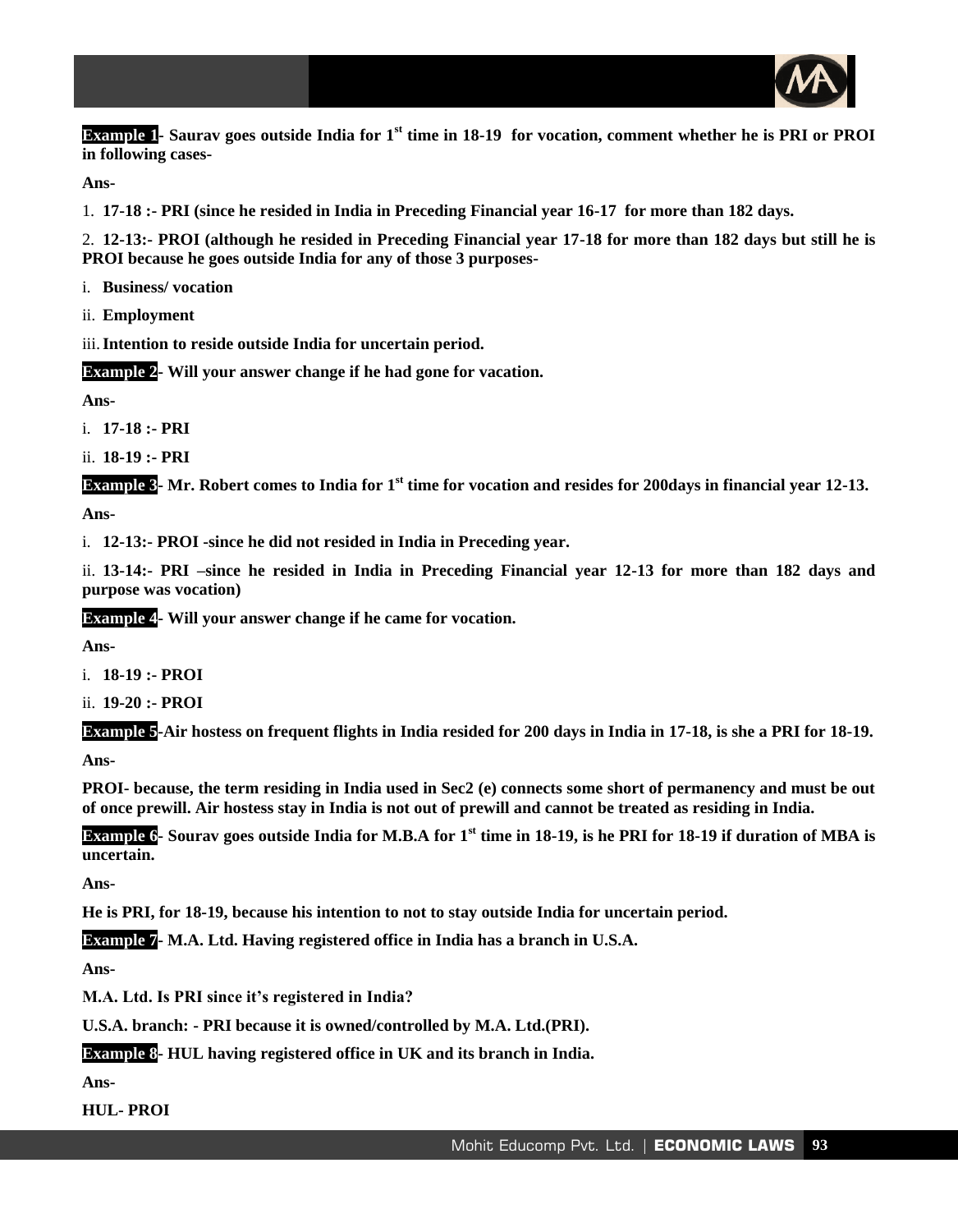

Indian branch-PRI (since it's a branch in India owned/controlled by PROI).

#### **Example 9**

**(1) Mr. A had resided in India during the financial year 2015-2016 for less than 183 days. He had come to India on April 1, 2016 for employment. What would be his residential status during the financial year 2016-2017?**

**Answer: Mr. A had come to India for taking up employment. However, during the financial year 2015-2016, he was in India for less than 183 days. Since, he has not fulfilled the condition of staying in India for more than 182 days, he cannot be considered as person resident in India during the financial year 2016-2017 notwithstanding the purpose or duration of his stay. Example 10**

**(2) Mr. X had resided in India during the financial year 2015-2016 for less than 183 days. He had come to India on April 1, 2016 for business. He intends to leave the business on April 30, 2017 and leave India on June 30, 2017. What would be his residential status during the financial year 2016-2017 and during 2017-2018 up to the date of his departure?**

**Answer: Mr. X cannot be considered "person resident in India" during the financial year 2016-2017 notwithstanding the purpose or duration of his stay. As regards, financial year 2017-2018, Mr. X would have been in India in the preceding financial year (2016-2017) for a period exceeding 182 days. Accordingly, he would be "resident" in India during financial year 2017-2018. However, if he leaves India for the purpose of taking up employment or for business/vocation outside India, or for any other purpose as would indicate his intention to stay outside India for an uncertain period, he would cease to be person resident in India from the date of his departure. It may be noted that even if Mr. X is a foreign citizen, if he has not left India for any these purposes, he would be considered, "person resident in India" during the financial year 2017-2018.**

#### **Example 11**

**Mr. Z had resided in India during the financial year 2015-2016. He left India on 1st August, 2016 for United States for pursuing higher studies for 3 years. What would be his residential status during financial year 2016- 2017 and during 2017-2018?**

**Answer: Mr. Z had resided in India during financial year 2015-2016 for more than 182 days. After that he has gone to USA for higher studies. In other words, he has not gone out of, or stayed outside India for or on taking up employment, or for carrying a business or any other purpose, in not circumstances as would indicate his intention to stay outside India for an uncertain period. Accordingly, he would be "person resident in India" during the financial year 2016-2017.**

**For the financial year 2017-2018, he would not have been in India in the preceding financial year (2016-2017) for period exceeding 182 days. Accordingly, he would not be "person resident in India" during the financial year 2017-2018.**

#### **Example 12**

**Toy Ltd. is a Japanese company having several business units all over the world. It has a robotic unit with its head quarter in Mumbai and has a branch in Singapore. Headquarter at Mumbai controls the branch of robotic unit. What would be the residential status of robotic unit in Mumbai and that of the Singapore branch?**

**Answer: Toy Ltd. being a Japanese company would be a person resident outside India. [Section 2(w)]. Section 2(u) defines "person". Under clause (viii) thereof person would include any agency, office or branch owned or controlled by such "person". The term such "person" appears to refer to a**

**person who is included in clauses (i) to (vi). Accordingly, robotic unit in Mumbai, being a branch of a company, would be a "person".**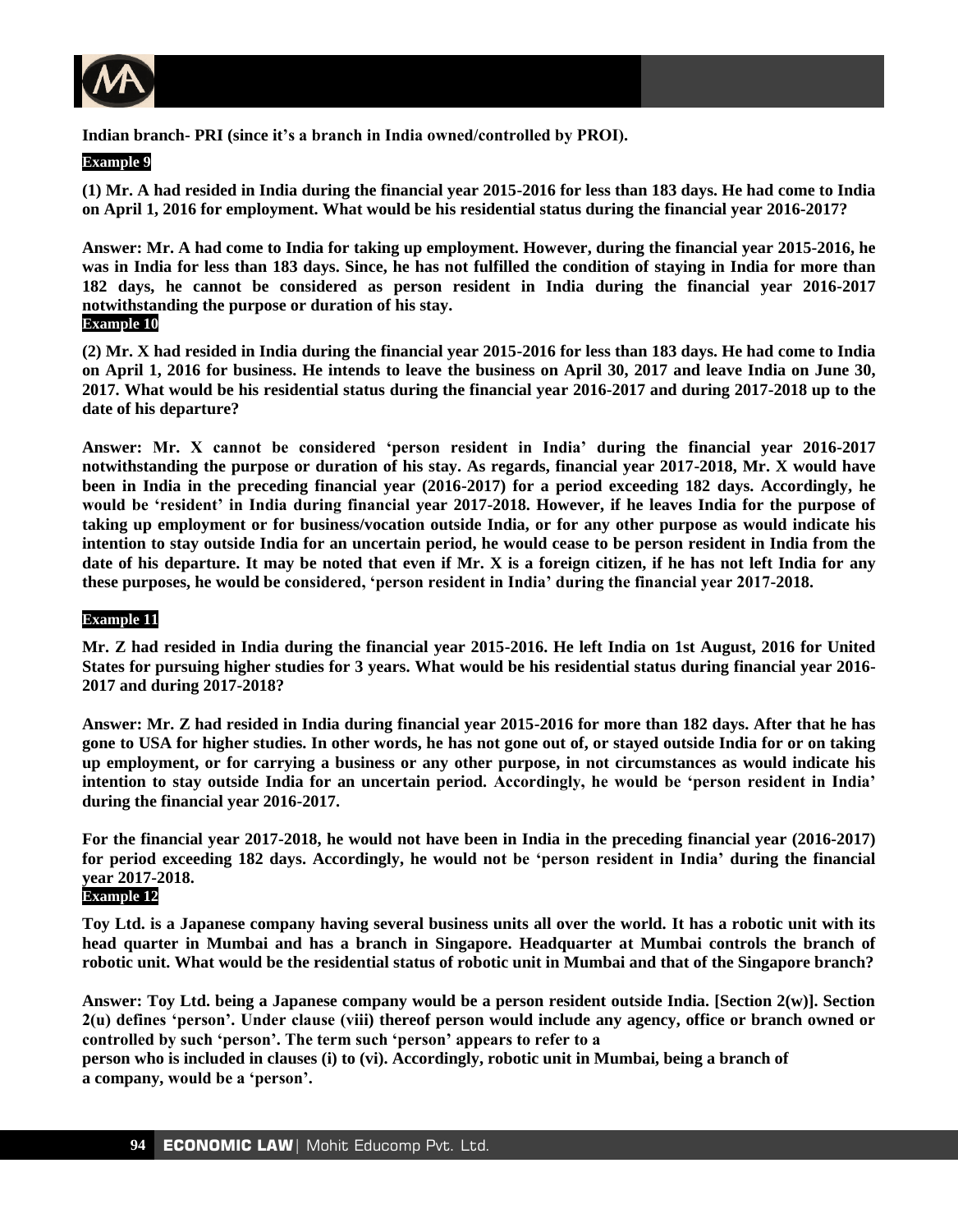

**Section 2(v) defines "person resident in India". Under clause (iii) thereof "person resident in India" would include an office, branch or agency in India owned or controlled by a person resident outside India. Robotic unit in Mumbai is owned or controlled by a person "resident outside India". Hence, it would be "person resident in India".**

**However, robotic unit in Mumbai, though not "owned" controls Singapore branch, which is a person resident in India. Hence** *prima facie***, it may be possible to hold a view that the Singapore branch is "person resident in India".**

#### **Example 13**

**Miss Alia is an airhostess with the British Airways. She flies for 12 days in a month and thereafter takes a break for 18 days. During the break, she is accommodated of "base", which is normally the city where the airways are headquartered. However, for security considerations, she was based on Mumbai. During the financial year, she was accommodated at Mumbai for more than 182 days. What would be her residential status under FEMA?**

**Answer: Miss Alia stayed in India at Mumbai "base" for more than 182 days in the preceding financial year. The issue here is whether staying can be considered "residing". FEMA emphasizes "residing". "Stay" is a physical attribute, while "residing" denotes permanency. Thus, while Miss Alia may have stayed in India for more than 182 days, it is doubtful whether she can be said to have "resided" in India for more than 182 days.**

**Further under section 2(v)(a), she would become resident only if she has come to or stayed in India for employment. It would be doubtful and debatable, whether by staying at Mumbai base during the break, Miss Alia can be said to have come to stay in India for or on taking up employment. Hence, Miss Alia would continue to be non-resident.**

## **REGULATION AND MANAGEMENT OF FOREIGN EXCHANGE**

| Dealing in<br>foreign                                                                                      | Save as otherwise provided in this Act, rules or regulations made thereunder, or with the         |
|------------------------------------------------------------------------------------------------------------|---------------------------------------------------------------------------------------------------|
| exchange, etc.                                                                                             | general or special permission of the Reserve Bank, no person shall-                               |
| (a) deal in or transfer any foreign exchange or foreign security to any person not being an<br>[Section 3] |                                                                                                   |
|                                                                                                            | authorised person;                                                                                |
|                                                                                                            | (b) make any payment to or for the credit of any person resident outside India in any manner;     |
|                                                                                                            | (c) receive otherwise through an authorised person, any payment by order or on behalf of any      |
| person resident outside India in any manner.                                                               |                                                                                                   |
|                                                                                                            | (d) enter into any financial transaction in India as consideration for or in association with     |
|                                                                                                            | acquisition or creation or transfer of a right to acquire, any asset outside India by any person. |
| Holding of foreign                                                                                         | Except as provided in this Act, No person resident in India shall acquire, hold, own, possess     |
| exchange [Section 4]                                                                                       | or transfer any foreign exchange, foreign security or any immovable property situated outside     |
|                                                                                                            | India.                                                                                            |
| <b>Current</b><br>account                                                                                  | As per rules, drawal of foreign exchange for certain current account transactions is              |
| transactions [Section]                                                                                     | prohibited, a few need permission of appropriate Govt. of India authority and some other          |
| 51                                                                                                         | transactions would require RBI permission if they exceed a certain ceiling. The three             |
|                                                                                                            | categories are:                                                                                   |

| <b>SCHEDULE I</b> | <i>ITransactions for which drawal of foreign exchange is prohibited:</i>                |
|-------------------|-----------------------------------------------------------------------------------------|
|                   | (i) Remittance out of lottery winnings.                                                 |
|                   | (ii) Remittance of income from racing/riding, etc., or any other hobby.                 |
|                   | (iii) Remittance for purchase of lottery tickets, banned/prescribed magazines, football |

Mohit Educomp Pvt. Ltd. | **ECONOMIC LAWS 95**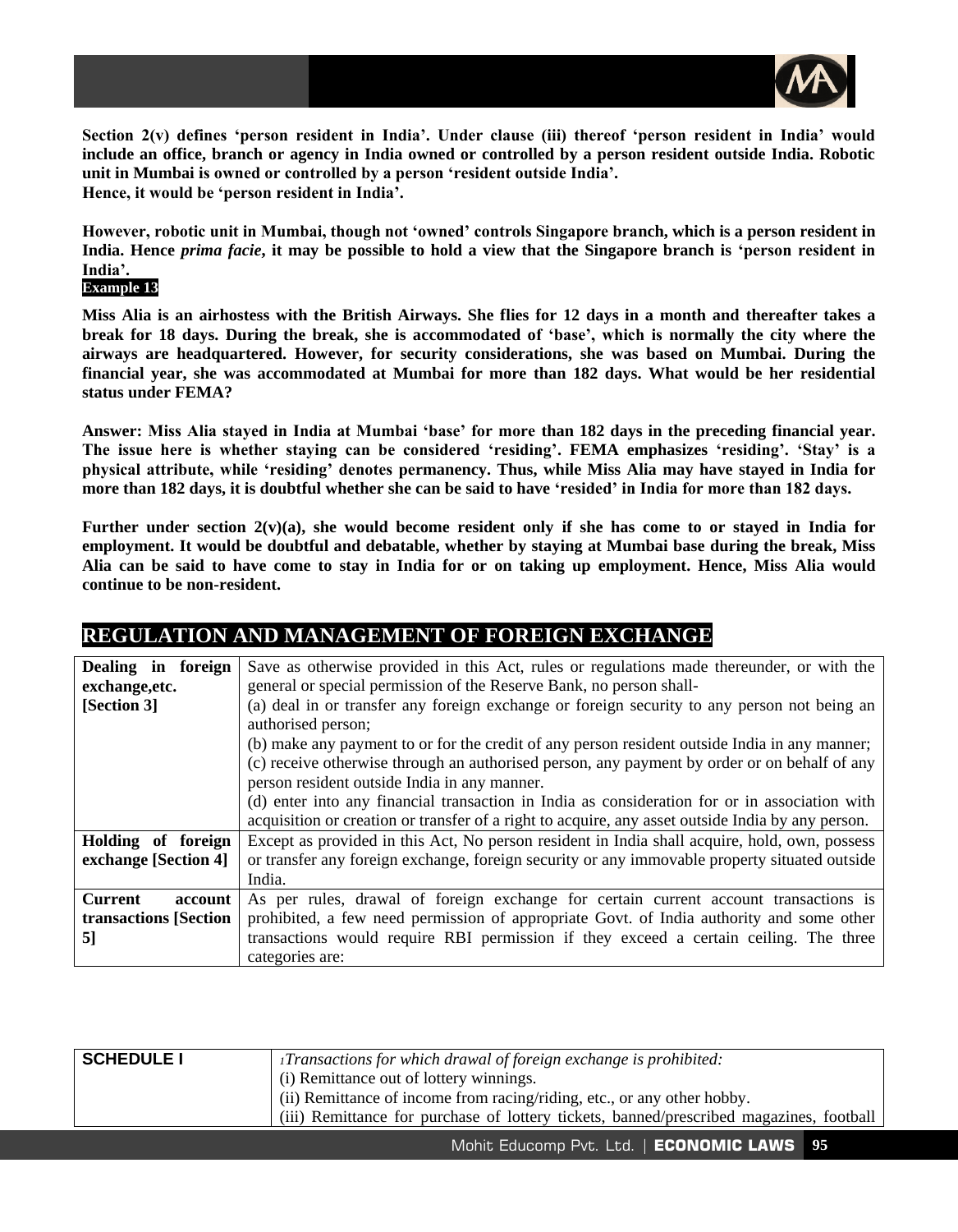

| VIN,               |                                                                                                                                                                                                                                                                              |                                                                                                                                                                                                                                                                                                                                     |
|--------------------|------------------------------------------------------------------------------------------------------------------------------------------------------------------------------------------------------------------------------------------------------------------------------|-------------------------------------------------------------------------------------------------------------------------------------------------------------------------------------------------------------------------------------------------------------------------------------------------------------------------------------|
|                    |                                                                                                                                                                                                                                                                              |                                                                                                                                                                                                                                                                                                                                     |
|                    | pools, sweepstakes etc.<br>Ventures/Wholly Owned Subsidiaries abroad of Indian companies.<br>balancing is applicable.<br>commission up to 10% of invoice value of exports of tea and tobacco.<br>(vii) Payment related to "Call Back Services" of telephones.<br>Scheme a/c. | (iv) Payment of commission on exports made towards equity investment in Joint<br>(v) Remittance of dividend by any company to which the requirement of dividend<br>(vi) Payment of commission on exports under Rupee State Credit Route, except<br>(viii) Remittance of interest income on funds held in Non-resident Special Rupee |
| <b>SCHEDULE II</b> | foreign exchange:<br><b>Purpose of Remittance</b>                                                                                                                                                                                                                            | 2Transactions, which require prior approval of the Government of India for drawal of<br><b>Ministry/Department of Govt. of India</b><br>whose approval is required                                                                                                                                                                  |
|                    | <b>Cultural Tours</b>                                                                                                                                                                                                                                                        | Ministry<br>of<br>Human<br>Resources<br>Development (Department of Education<br>and Culture)                                                                                                                                                                                                                                        |
|                    | Advertisement in foreign print media for<br>the purposes other than promotion of<br>tourism, foreign investments and<br>international bidding (exceeding US\$<br>10,000) by a State Government and its<br>Public Sector Undertakings.                                        | Ministry of Finance, Department of<br><b>Economic Affairs</b>                                                                                                                                                                                                                                                                       |
|                    | Remittance of freight of vessel charted by<br>a PSU                                                                                                                                                                                                                          | Ministry<br>of<br>Surface<br>Transport<br>(Chartering Wing)                                                                                                                                                                                                                                                                         |
|                    | Payment of import through ocean<br>transport by a Govt. Department or a PSU                                                                                                                                                                                                  | Ministry<br>of<br>Surface<br>Transport<br>(Chartering Wing)                                                                                                                                                                                                                                                                         |

| on c.i.f. basis (i.e., other than f.o.b. and |                                               |
|----------------------------------------------|-----------------------------------------------|
| f.a.s. basis)                                |                                               |
| Multi-modal transport operators making       | Registration Certificate from the Director    |
| remittance to their agents abroad            | General                                       |
|                                              | of Shipping                                   |
| Remittance of hiring charges of              | Information<br><b>Ministry</b><br>of<br>and   |
| transponders by                              | <b>Broadcasting</b>                           |
| (a) TV Channels                              | <b>Ministry</b><br>Communication<br>of<br>and |
| (b) Internet service providers               | Information                                   |
|                                              | Technology.                                   |
| Remittance of container detention charges    | Ministry of Surface Transport (Director)      |
| exceeding the rate prescribed by Director    | General of                                    |
| General of Shipping                          | Shipping)                                     |
| Remittance of prize money/sponsorship        | Ministry of Human<br>Resource                 |
| of sports activity abroad by a person other  | Development (Department of Youth              |
| than International/National/State Level      | <b>Affairs and Sports</b> )                   |
| sports bodies, if the amount involved        |                                               |
| exceeds US \$ 100,000                        |                                               |
| Remittance for membership of $P \& I Club$   | Ministry of Finance (Insurance Division)      |

*<sup>3</sup>Transactions which require RBI's prior approval for drawal of foreign exchange:* With respect to the requirement of Prior approval of Reserve Bank— Every drawal of foreign exchange for transactions included in Schedule III shall be governed as provided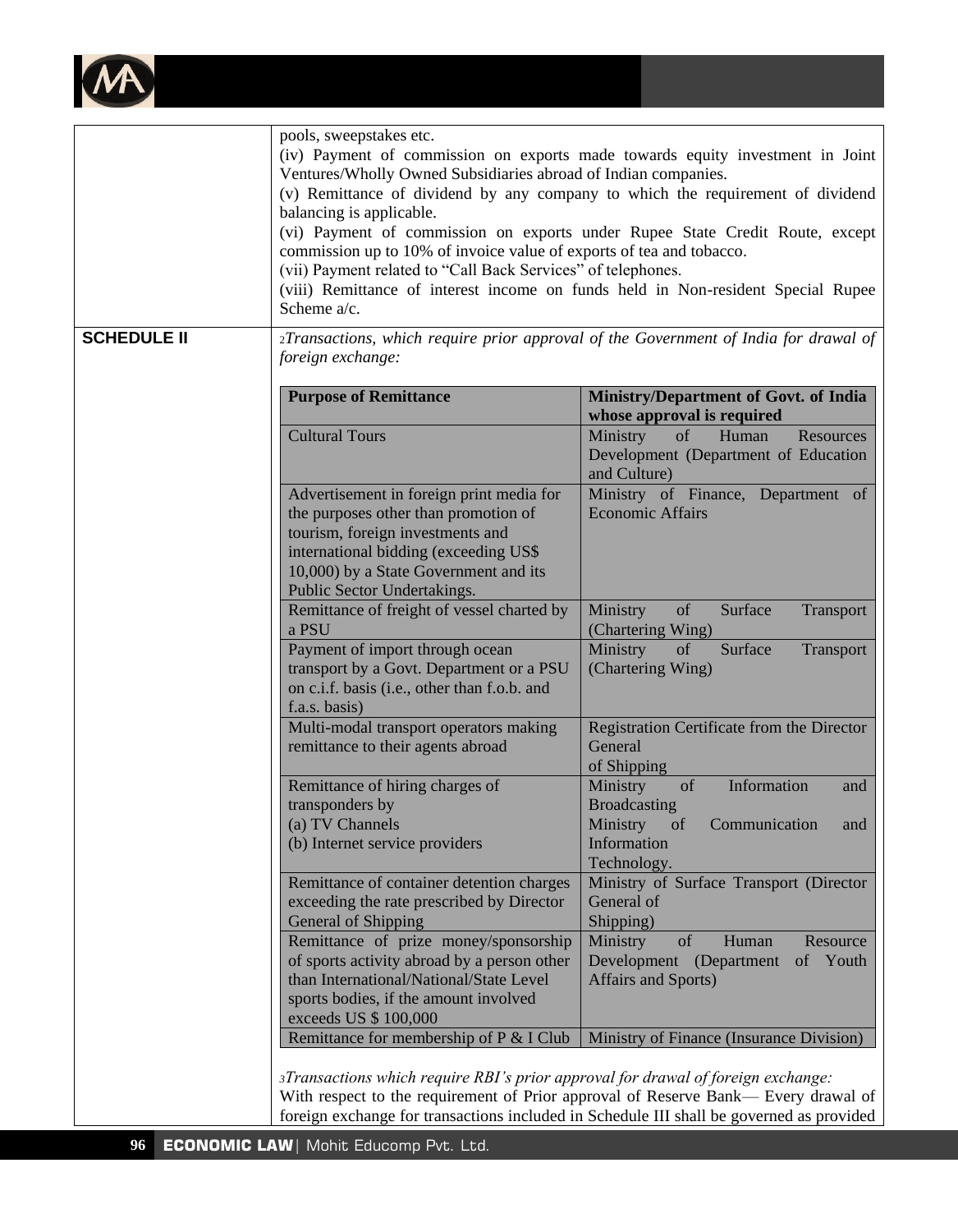

| Provided that this rule shall not apply where the payment is made out of funds held in<br>Resident Foreign Currency (RFC) Account of the remitter.";<br><b>SCHEDULE III</b><br>Individuals can avail of foreign exchange facility for the following purposes within the<br>limit of USD 2,50,000 only. Any additional remittance in excess of the said limit for the<br>$\mathbf{I}$<br><b>Facilities for</b><br>following purposes shall require prior approval of the Reserve Bank of India.<br>individuals<br>(i) Private visits to any country (except Nepal and Bhutan)<br>(ii) Gift or donation.<br>(iii) Going abroad for employment<br>(iv) Emigration<br>(v) Maintenance of close relatives abroad<br>(vi) Travel for business, or attending a conference or specialised training or for meeting<br>expenses for meeting medical expenses, or check-up abroad, or for accompanying as<br>attendant to a patient going abroad for medical treatment/check-up.<br>(vii) Expenses in connection with medical treatment abroad<br>(viii) Studies abroad<br>(ix) Any other current account transaction<br>However, for the purposes mentioned at item numbers (iv), (vii) and (viii), the<br>individual may avail of exchange facility for an amount in excess of the limit prescribed<br>under the Liberalised Remittance Scheme as provided in regulation 4 to FEMA<br>Notification 1/2000-RB, dated the 3rd May, 2000 (here in after referred to as the said<br>Liberalised Remittance Scheme) if it is so required by a country of emigration, medical<br>institute offering treatment or the university,<br>respectively:<br>Further, if an individual remits any amount under the said Liberalised Remittance<br>Scheme in a financial year, then the applicable limit for such individual would be<br>reduced from USD 250,000 (US Dollars Two Hundred and Fifty Thousand Only) by the<br>amount so remitted: |
|--------------------------------------------------------------------------------------------------------------------------------------------------------------------------------------------------------------------------------------------------------------------------------------------------------------------------------------------------------------------------------------------------------------------------------------------------------------------------------------------------------------------------------------------------------------------------------------------------------------------------------------------------------------------------------------------------------------------------------------------------------------------------------------------------------------------------------------------------------------------------------------------------------------------------------------------------------------------------------------------------------------------------------------------------------------------------------------------------------------------------------------------------------------------------------------------------------------------------------------------------------------------------------------------------------------------------------------------------------------------------------------------------------------------------------------------------------------------------------------------------------------------------------------------------------------------------------------------------------------------------------------------------------------------------------------------------------------------------------------------------------------------------------------------------------------------------------------------------------------------------------------------------------------------------|
|                                                                                                                                                                                                                                                                                                                                                                                                                                                                                                                                                                                                                                                                                                                                                                                                                                                                                                                                                                                                                                                                                                                                                                                                                                                                                                                                                                                                                                                                                                                                                                                                                                                                                                                                                                                                                                                                                                                          |
|                                                                                                                                                                                                                                                                                                                                                                                                                                                                                                                                                                                                                                                                                                                                                                                                                                                                                                                                                                                                                                                                                                                                                                                                                                                                                                                                                                                                                                                                                                                                                                                                                                                                                                                                                                                                                                                                                                                          |
|                                                                                                                                                                                                                                                                                                                                                                                                                                                                                                                                                                                                                                                                                                                                                                                                                                                                                                                                                                                                                                                                                                                                                                                                                                                                                                                                                                                                                                                                                                                                                                                                                                                                                                                                                                                                                                                                                                                          |
|                                                                                                                                                                                                                                                                                                                                                                                                                                                                                                                                                                                                                                                                                                                                                                                                                                                                                                                                                                                                                                                                                                                                                                                                                                                                                                                                                                                                                                                                                                                                                                                                                                                                                                                                                                                                                                                                                                                          |
|                                                                                                                                                                                                                                                                                                                                                                                                                                                                                                                                                                                                                                                                                                                                                                                                                                                                                                                                                                                                                                                                                                                                                                                                                                                                                                                                                                                                                                                                                                                                                                                                                                                                                                                                                                                                                                                                                                                          |
|                                                                                                                                                                                                                                                                                                                                                                                                                                                                                                                                                                                                                                                                                                                                                                                                                                                                                                                                                                                                                                                                                                                                                                                                                                                                                                                                                                                                                                                                                                                                                                                                                                                                                                                                                                                                                                                                                                                          |
|                                                                                                                                                                                                                                                                                                                                                                                                                                                                                                                                                                                                                                                                                                                                                                                                                                                                                                                                                                                                                                                                                                                                                                                                                                                                                                                                                                                                                                                                                                                                                                                                                                                                                                                                                                                                                                                                                                                          |
|                                                                                                                                                                                                                                                                                                                                                                                                                                                                                                                                                                                                                                                                                                                                                                                                                                                                                                                                                                                                                                                                                                                                                                                                                                                                                                                                                                                                                                                                                                                                                                                                                                                                                                                                                                                                                                                                                                                          |
|                                                                                                                                                                                                                                                                                                                                                                                                                                                                                                                                                                                                                                                                                                                                                                                                                                                                                                                                                                                                                                                                                                                                                                                                                                                                                                                                                                                                                                                                                                                                                                                                                                                                                                                                                                                                                                                                                                                          |
|                                                                                                                                                                                                                                                                                                                                                                                                                                                                                                                                                                                                                                                                                                                                                                                                                                                                                                                                                                                                                                                                                                                                                                                                                                                                                                                                                                                                                                                                                                                                                                                                                                                                                                                                                                                                                                                                                                                          |
|                                                                                                                                                                                                                                                                                                                                                                                                                                                                                                                                                                                                                                                                                                                                                                                                                                                                                                                                                                                                                                                                                                                                                                                                                                                                                                                                                                                                                                                                                                                                                                                                                                                                                                                                                                                                                                                                                                                          |
|                                                                                                                                                                                                                                                                                                                                                                                                                                                                                                                                                                                                                                                                                                                                                                                                                                                                                                                                                                                                                                                                                                                                                                                                                                                                                                                                                                                                                                                                                                                                                                                                                                                                                                                                                                                                                                                                                                                          |
|                                                                                                                                                                                                                                                                                                                                                                                                                                                                                                                                                                                                                                                                                                                                                                                                                                                                                                                                                                                                                                                                                                                                                                                                                                                                                                                                                                                                                                                                                                                                                                                                                                                                                                                                                                                                                                                                                                                          |
|                                                                                                                                                                                                                                                                                                                                                                                                                                                                                                                                                                                                                                                                                                                                                                                                                                                                                                                                                                                                                                                                                                                                                                                                                                                                                                                                                                                                                                                                                                                                                                                                                                                                                                                                                                                                                                                                                                                          |
|                                                                                                                                                                                                                                                                                                                                                                                                                                                                                                                                                                                                                                                                                                                                                                                                                                                                                                                                                                                                                                                                                                                                                                                                                                                                                                                                                                                                                                                                                                                                                                                                                                                                                                                                                                                                                                                                                                                          |
|                                                                                                                                                                                                                                                                                                                                                                                                                                                                                                                                                                                                                                                                                                                                                                                                                                                                                                                                                                                                                                                                                                                                                                                                                                                                                                                                                                                                                                                                                                                                                                                                                                                                                                                                                                                                                                                                                                                          |
|                                                                                                                                                                                                                                                                                                                                                                                                                                                                                                                                                                                                                                                                                                                                                                                                                                                                                                                                                                                                                                                                                                                                                                                                                                                                                                                                                                                                                                                                                                                                                                                                                                                                                                                                                                                                                                                                                                                          |
|                                                                                                                                                                                                                                                                                                                                                                                                                                                                                                                                                                                                                                                                                                                                                                                                                                                                                                                                                                                                                                                                                                                                                                                                                                                                                                                                                                                                                                                                                                                                                                                                                                                                                                                                                                                                                                                                                                                          |
| Further, that for a person who is resident but not permanently resident in India and-                                                                                                                                                                                                                                                                                                                                                                                                                                                                                                                                                                                                                                                                                                                                                                                                                                                                                                                                                                                                                                                                                                                                                                                                                                                                                                                                                                                                                                                                                                                                                                                                                                                                                                                                                                                                                                    |
| (a) is a citizen of a foreign State other than Pakistan; or<br>(b) is a citizen of India, who is on deputation to the office or branch of a foreign                                                                                                                                                                                                                                                                                                                                                                                                                                                                                                                                                                                                                                                                                                                                                                                                                                                                                                                                                                                                                                                                                                                                                                                                                                                                                                                                                                                                                                                                                                                                                                                                                                                                                                                                                                      |
| company or                                                                                                                                                                                                                                                                                                                                                                                                                                                                                                                                                                                                                                                                                                                                                                                                                                                                                                                                                                                                                                                                                                                                                                                                                                                                                                                                                                                                                                                                                                                                                                                                                                                                                                                                                                                                                                                                                                               |
| subsidiary or joint venture in India of such foreign company, may make remittance up to                                                                                                                                                                                                                                                                                                                                                                                                                                                                                                                                                                                                                                                                                                                                                                                                                                                                                                                                                                                                                                                                                                                                                                                                                                                                                                                                                                                                                                                                                                                                                                                                                                                                                                                                                                                                                                  |
| his net salary (after deduction of taxes, contribution to provident fund and other                                                                                                                                                                                                                                                                                                                                                                                                                                                                                                                                                                                                                                                                                                                                                                                                                                                                                                                                                                                                                                                                                                                                                                                                                                                                                                                                                                                                                                                                                                                                                                                                                                                                                                                                                                                                                                       |
| deductions).                                                                                                                                                                                                                                                                                                                                                                                                                                                                                                                                                                                                                                                                                                                                                                                                                                                                                                                                                                                                                                                                                                                                                                                                                                                                                                                                                                                                                                                                                                                                                                                                                                                                                                                                                                                                                                                                                                             |
| <b>Facilities for</b><br>$\mathsf{II}$<br>The following remittances by persons other                                                                                                                                                                                                                                                                                                                                                                                                                                                                                                                                                                                                                                                                                                                                                                                                                                                                                                                                                                                                                                                                                                                                                                                                                                                                                                                                                                                                                                                                                                                                                                                                                                                                                                                                                                                                                                     |
| than individuals shall require prior approval of the Reserve Bank of India.<br>persons                                                                                                                                                                                                                                                                                                                                                                                                                                                                                                                                                                                                                                                                                                                                                                                                                                                                                                                                                                                                                                                                                                                                                                                                                                                                                                                                                                                                                                                                                                                                                                                                                                                                                                                                                                                                                                   |
| other than<br>(i) Donations exceeding one per cent. of their foreign exchange earnings during the                                                                                                                                                                                                                                                                                                                                                                                                                                                                                                                                                                                                                                                                                                                                                                                                                                                                                                                                                                                                                                                                                                                                                                                                                                                                                                                                                                                                                                                                                                                                                                                                                                                                                                                                                                                                                        |
| previous three financial years or USD 5,000,000, whichever is less, fora.<br>individual                                                                                                                                                                                                                                                                                                                                                                                                                                                                                                                                                                                                                                                                                                                                                                                                                                                                                                                                                                                                                                                                                                                                                                                                                                                                                                                                                                                                                                                                                                                                                                                                                                                                                                                                                                                                                                  |
| creation of Chairs in reputed educational institutes,                                                                                                                                                                                                                                                                                                                                                                                                                                                                                                                                                                                                                                                                                                                                                                                                                                                                                                                                                                                                                                                                                                                                                                                                                                                                                                                                                                                                                                                                                                                                                                                                                                                                                                                                                                                                                                                                    |
| b. contribution to funds (not being an investment fund) promoted by educational                                                                                                                                                                                                                                                                                                                                                                                                                                                                                                                                                                                                                                                                                                                                                                                                                                                                                                                                                                                                                                                                                                                                                                                                                                                                                                                                                                                                                                                                                                                                                                                                                                                                                                                                                                                                                                          |
| institutes; and<br>c. contribution to a technical institution or body or association in the field of activity of                                                                                                                                                                                                                                                                                                                                                                                                                                                                                                                                                                                                                                                                                                                                                                                                                                                                                                                                                                                                                                                                                                                                                                                                                                                                                                                                                                                                                                                                                                                                                                                                                                                                                                                                                                                                         |
| the donor Company.                                                                                                                                                                                                                                                                                                                                                                                                                                                                                                                                                                                                                                                                                                                                                                                                                                                                                                                                                                                                                                                                                                                                                                                                                                                                                                                                                                                                                                                                                                                                                                                                                                                                                                                                                                                                                                                                                                       |
| (ii) Commission, per transaction, to agents abroad for sale of residential flats or                                                                                                                                                                                                                                                                                                                                                                                                                                                                                                                                                                                                                                                                                                                                                                                                                                                                                                                                                                                                                                                                                                                                                                                                                                                                                                                                                                                                                                                                                                                                                                                                                                                                                                                                                                                                                                      |
| commercial plots in India exceeding USD 25,000 or five percent of the inward                                                                                                                                                                                                                                                                                                                                                                                                                                                                                                                                                                                                                                                                                                                                                                                                                                                                                                                                                                                                                                                                                                                                                                                                                                                                                                                                                                                                                                                                                                                                                                                                                                                                                                                                                                                                                                             |
| remittance whichever is more.                                                                                                                                                                                                                                                                                                                                                                                                                                                                                                                                                                                                                                                                                                                                                                                                                                                                                                                                                                                                                                                                                                                                                                                                                                                                                                                                                                                                                                                                                                                                                                                                                                                                                                                                                                                                                                                                                            |
| (iii) Remittances exceeding USD 10,000,000 per project for any consultancy services in<br>respect of infrastructure projects and USD 1,000,000 per project, for other consultancy                                                                                                                                                                                                                                                                                                                                                                                                                                                                                                                                                                                                                                                                                                                                                                                                                                                                                                                                                                                                                                                                                                                                                                                                                                                                                                                                                                                                                                                                                                                                                                                                                                                                                                                                        |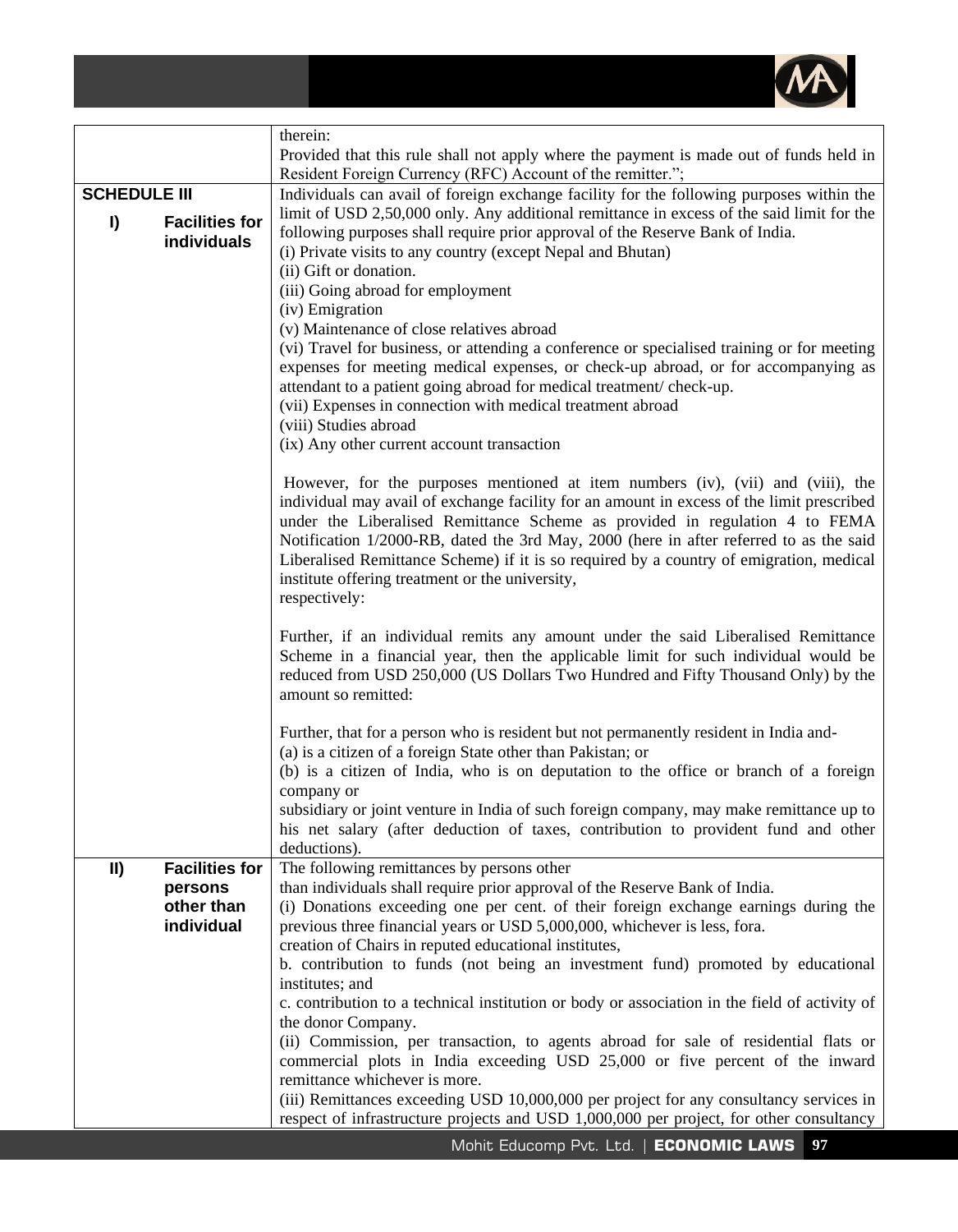

| services procured from outside India.                                                                                                                                                                                            |
|----------------------------------------------------------------------------------------------------------------------------------------------------------------------------------------------------------------------------------|
| <i>Explanation</i> —For the purposes of this sub-paragraph, the expression "infrastructure"<br>shall mean as defined in explanation to para $1(iv)(A)(a)$ of Schedule I of FEMA<br>Notification 3/2000-RB, dated the May 3, 2000 |
| (iv) Remittances exceeding five per cent of investment brought into India or USD<br>100,000 whichever is higher, by an entity in India by way of reimbursement of pre-<br>incorporation expenses.                                |

| <b>Capital account</b> | (1) Subject to the provisions of sub-section (2), any person may sell or draw foreign                                                                                                                                                                                     |
|------------------------|---------------------------------------------------------------------------------------------------------------------------------------------------------------------------------------------------------------------------------------------------------------------------|
| transactions           | exchange to or from an authorised person for a capital account transaction                                                                                                                                                                                                |
| [Section 6]            | (2) The Reserve Bank may, in consultation with the Central Government, specify:                                                                                                                                                                                           |
|                        | (a) any class or classes of capital account transactions, which are<br>permissible;                                                                                                                                                                                       |
|                        | (b) the limit up to which foreign exchange shall be admissible for such transactions;                                                                                                                                                                                     |
|                        | Provided that the Reserve Bank shall not impose any restriction on the drawal of foreign<br>exchange for payments due on account of amortisation of loans or for depreciation of                                                                                          |
|                        | direct investments in the ordinary course of business.                                                                                                                                                                                                                    |
|                        | (3) Without prejudicial to the generality of the provision of sub-section (2), the Reserve                                                                                                                                                                                |
|                        | Bank may, by regulations, prohibit, restrict or regulate the following:                                                                                                                                                                                                   |
|                        | (a) transfer or issue of any foreign security by a person resident in India;                                                                                                                                                                                              |
|                        | (b) transfer or issue of any security by a person resident outside India;                                                                                                                                                                                                 |
|                        | (c) transfer or issue of any security or foreign security by any branch, office or<br>agency in India of a person resident outside India;                                                                                                                                 |
|                        | (d) any borrowing or lending in foreign exchange in whatever form or by<br>whatever name called;                                                                                                                                                                          |
|                        | (e) any borrowing or lending in rupees in whatever form or by whatever name called                                                                                                                                                                                        |
|                        | between a person resident in India and a person resident outside India;                                                                                                                                                                                                   |
|                        | (f) deposits between persons resident in India and persons resident outside India;                                                                                                                                                                                        |
|                        | (g) export, import or holding of currency or currency notes;                                                                                                                                                                                                              |
|                        | (h) transfer of immovable property outside India, other than a lease not exceeding five                                                                                                                                                                                   |
|                        | years, by person a resident in India;                                                                                                                                                                                                                                     |
|                        | (i) acquisition or transfer of immovable property in India, other than a lease not                                                                                                                                                                                        |
|                        | exceeding five years, by a person resident outside India;                                                                                                                                                                                                                 |
|                        | (j) giving of a guarantee or surety in respect of any debt, obligation or other liability                                                                                                                                                                                 |
|                        | incurred:                                                                                                                                                                                                                                                                 |
|                        | (i) by a person resident in India and owed to a person resident outside India;                                                                                                                                                                                            |
|                        | <sub>or</sub><br>(ii) by a person resident outside India.                                                                                                                                                                                                                 |
|                        | (4) A person resident in India may hold, own, transfer or invest in foreign currency,                                                                                                                                                                                     |
|                        | foreign security or any immovable property situated outside India if such currency,                                                                                                                                                                                       |
|                        | security or property was acquired, held or owned by such person when he was resident                                                                                                                                                                                      |
|                        | outside India or inherited from a person who was resident outside India.                                                                                                                                                                                                  |
|                        | (5) A person resident outside India may hold, own, transfer or invest in Indian currency,<br>security or any immovable property situated in India if such currency, security or<br>property was acquired, held or owned by a such person when he was resident in India or |
|                        | inherited from a person who was resident in India.                                                                                                                                                                                                                        |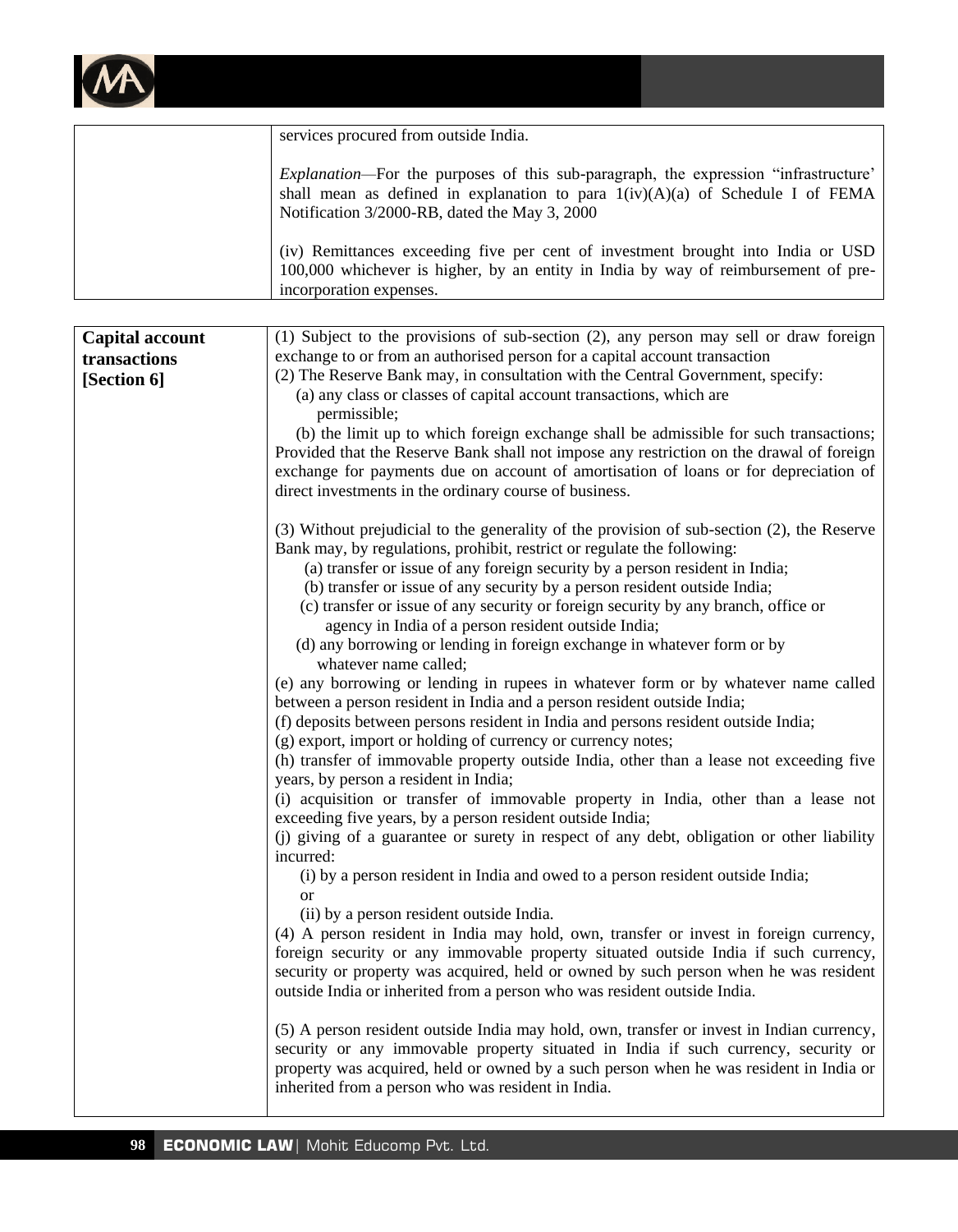

(6) Without prejudice to the provisions of this section, the Reserve Bank may, by regulation, prohibit, restrict, or regulate establishment in India of a branch, office or other place of business by a person resident outside India, for carrying on any activity relating to such branch, office or other place of business.

Capital account transaction is basically split into the following categories:

(I) transaction, which are permissible in respect of persons resident in India and outside India.

(II) transaction on which restrictions cannot be imposed; and

(III) transactions, which are prohibited.

#### **I. Permissible Transactions**

Under Sub-section (2) of Section 6, the RBI has issued the Foreign Exchange Management (Permissible Capital Account Transactions) Regulations, 2000. The Regulations specify the list of transaction, which are permissible in respect of persons resident in India in Schedule-I and the classes of capital account transactions of persons resident outside India in Schedule-II.

Further, subject to the provisions of the Act or the rules or regulations or direction or orders made or issued thereunder, any person may sell or draw foreign exchange to or from an authorized person for a capital account transaction specified in the Schedules; provided that the transaction is within the limit, if any, specified in the regulations relevant to the transaction.

### **SCHEDULE I**

The list of permissible classes of transactions made by **persons resident in India** is:

(a) Investment by a person resident in India in foreign securities.

(b) Foreign currency loans raised in India and abroad by a person resident in India.

(c) Transfer of immovable property outside India by a person resident in India.

(d) Guarantees issued by a person resident in India in favour of a person resident outside India.

(e) Export, import and holding of currency/currency notes.

(f) Loans and overdrafts (borrowings) by a person resident in India from a person resident outside India.

(g) Maintenance of foreign currency accounts in India and outside India by a person resident in India.

(h) Taking out of insurance policy by a person resident in India from an insurance company outside India.

(i) Loans and overdrafts by a person resident in India to a person resident outside India.

(j) Remittance outside India of capital assets of a person resident in India.

(k) Sale and purchase of foreign exchange derivatives in India and abroad and commodity derivatives abroad by a person resident in India.

#### **SCHEDULE II**

The list of permissible classes of transactions made by **persons resident outside India**  is: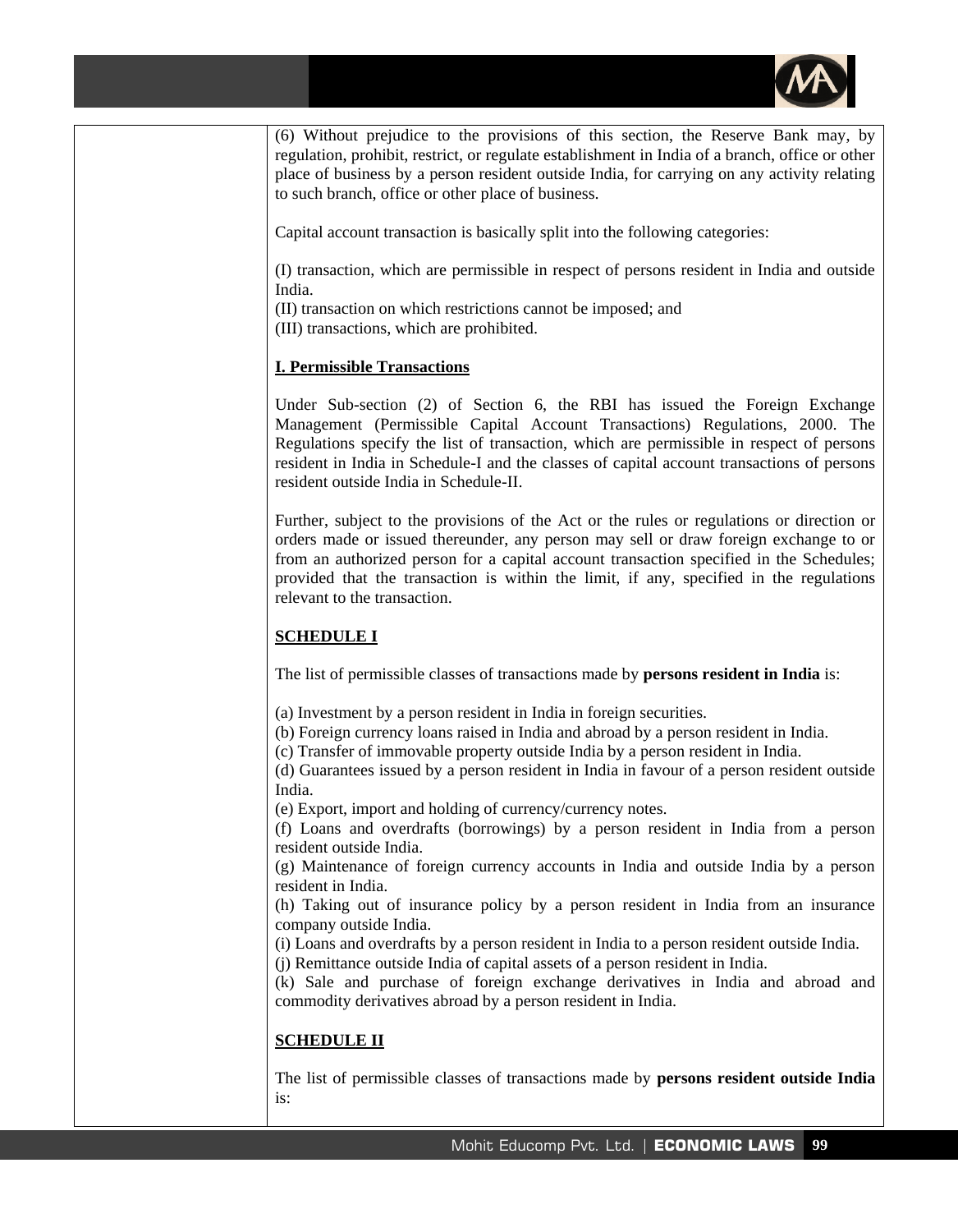

| (a) Investment in India by a person resident outside India, that is to say,                                                       |
|-----------------------------------------------------------------------------------------------------------------------------------|
| (i) issue of security by a body corporate or an entity in India and investment therein by a<br>person resident outside India; and |
| (ii) investment by way of contribution by a person resident outside India to the capital of                                       |
| a firm or a proprietorship concern or an association of a person in India.                                                        |
| (b) Acquisition and transfer of immovable property in India by a person resident outside                                          |
| India.                                                                                                                            |
| (c) Guarantee by a person resident outside India in favour of, or on behalf of, a person<br>resident in India.                    |
| (d) Import and export of currency/currency notes into/from India by a person resident<br>outsideb India.                          |
| (e) Deposits between a person resident in India and a person resident outside India.                                              |
| (f) Foreign currency accounts in India of a person resident outside India.                                                        |
| (g) Remittance outside India of capital assets in India of a person resident outside India.                                       |
| <b>II. Transactions with no restriction</b>                                                                                       |
|                                                                                                                                   |
| They are:                                                                                                                         |
| (1) For amortisation of loan and                                                                                                  |
| (2) For depreciation of direct investments in ordinary course of business. Also,                                                  |
| restrictions cannot be imposed when drawal is of the purpose of repayments of loan<br>installments.                               |
|                                                                                                                                   |
| <b>III. Prohibited Transactions</b>                                                                                               |
| The person resident outside India is prohibited from making investments in India in any                                           |
| form, in any company, or partnership firm or proprietary concern or any entity whether                                            |
| incorporated or not which is engaged or proposes to engage:                                                                       |
|                                                                                                                                   |
| (i) In the business of chit fund;<br>(ii) As Nidhi company;                                                                       |
| (iii) In agricultural or plantation activities;                                                                                   |
| (iv) In real estate business, or construction of farm houses                                                                      |
| (v) In trading in Transferable Development Rights (TDRs).                                                                         |
|                                                                                                                                   |

| <b>ACQUISITION AND</b> | Acquisition and Transfer of Property in India by an Indian Citizen resident outside                                                                                                                                                                                                                                                                                                                                                                                                                                                                                                                                                                                                                                                                                                                                                            |
|------------------------|------------------------------------------------------------------------------------------------------------------------------------------------------------------------------------------------------------------------------------------------------------------------------------------------------------------------------------------------------------------------------------------------------------------------------------------------------------------------------------------------------------------------------------------------------------------------------------------------------------------------------------------------------------------------------------------------------------------------------------------------------------------------------------------------------------------------------------------------|
| <b>TRANSFER OF</b>     | India.                                                                                                                                                                                                                                                                                                                                                                                                                                                                                                                                                                                                                                                                                                                                                                                                                                         |
| <b>IMMOVABLE</b>       | A person resident outside India who is a citizen of India may—                                                                                                                                                                                                                                                                                                                                                                                                                                                                                                                                                                                                                                                                                                                                                                                 |
| <b>PROPERTY IN</b>     | (a) acquire immovable property in India other than an agricultural property, plantation, or                                                                                                                                                                                                                                                                                                                                                                                                                                                                                                                                                                                                                                                                                                                                                    |
| <b>INDIA</b>           | a farm house:                                                                                                                                                                                                                                                                                                                                                                                                                                                                                                                                                                                                                                                                                                                                                                                                                                  |
|                        | Provided that in case of acquisition of immovable property, payment of purchase price, if<br>any, shall be made out of (i) funds received in India through normal banking channels by<br>way of inward remittance from any place outside India or (ii) funds held in any non-<br>resident account maintained in accordance with the provisions of the Act and the<br>regulations made by the Reserve Bank. Provided further that no payment of purchase<br>price for acquisition of immovable property<br>shall be made either by traveller's cheque or by foreign currency notes or by other mode<br>other than those specifically permitted by this clause.<br>(b) transfer any immovable property in India to a person resident in India, and<br>(c) transfer any immovable property other than agricultural or plantation property or farm |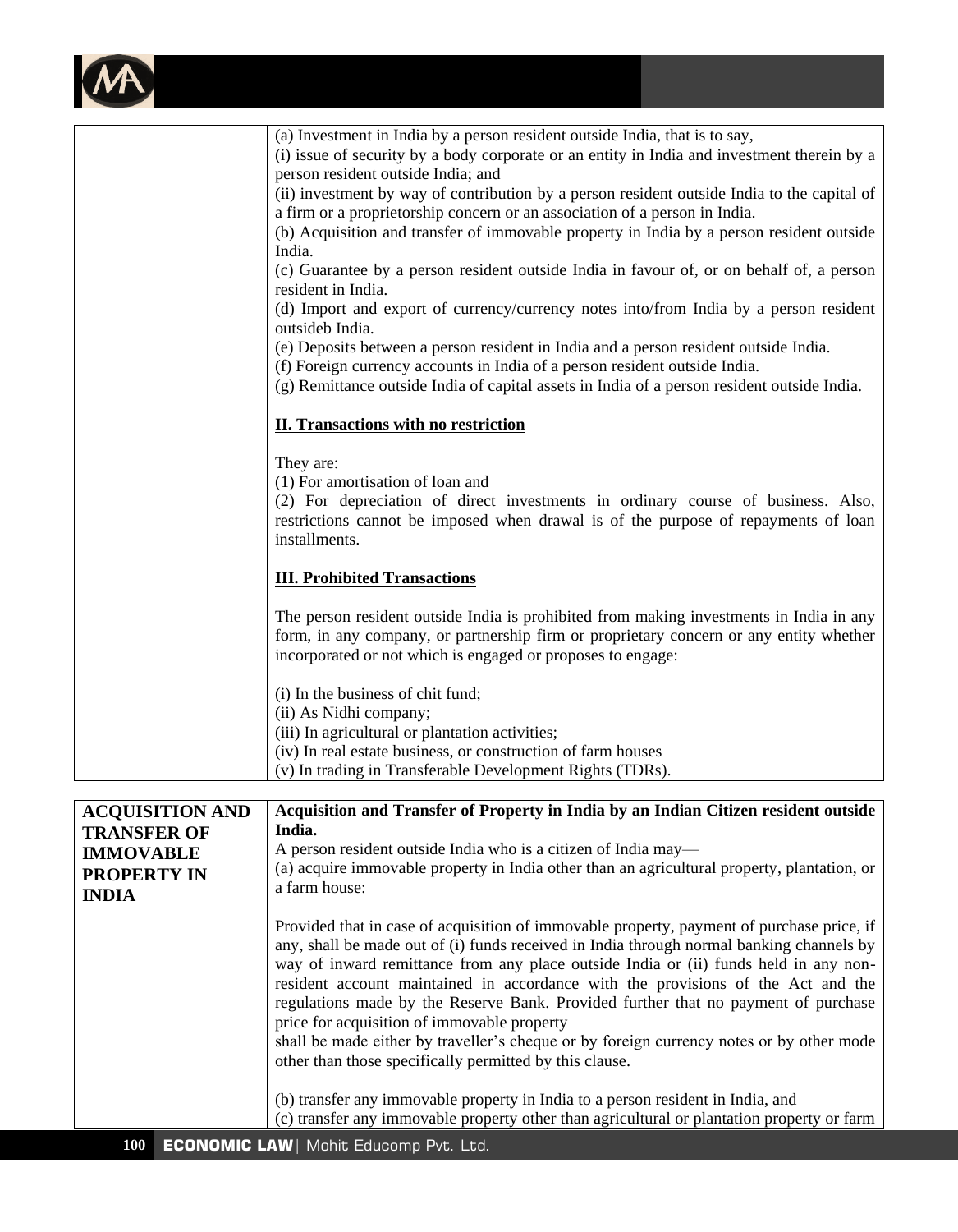

| house to a person resident outside India who is a citizen of India or to a person of Indian<br>origin resident outside India. |
|-------------------------------------------------------------------------------------------------------------------------------|
|                                                                                                                               |

| <b>Acquisition and</b>      | A person of Indian origin resident outside India may—                                                                                                                                                                                                                                                                                                                                                                                                                                                                                                                                                                                                                                                                                                                                                                                                                                                                                                                                                                                                         |
|-----------------------------|---------------------------------------------------------------------------------------------------------------------------------------------------------------------------------------------------------------------------------------------------------------------------------------------------------------------------------------------------------------------------------------------------------------------------------------------------------------------------------------------------------------------------------------------------------------------------------------------------------------------------------------------------------------------------------------------------------------------------------------------------------------------------------------------------------------------------------------------------------------------------------------------------------------------------------------------------------------------------------------------------------------------------------------------------------------|
| <b>Transfer of Property</b> | (a) acquire immovable property in India other than an agricultural property, plantation, or                                                                                                                                                                                                                                                                                                                                                                                                                                                                                                                                                                                                                                                                                                                                                                                                                                                                                                                                                                   |
| in India by a person of     | a farm house:                                                                                                                                                                                                                                                                                                                                                                                                                                                                                                                                                                                                                                                                                                                                                                                                                                                                                                                                                                                                                                                 |
| Indian origin.              | (b) acquire any immovable property in India other than agricultural land/farm<br>house/plantation property by way of gift from a person resident in India or from a person<br>resident outside India<br>who is a citizen of India or from a person of Indian origin resident outside India;<br>(c) acquire any immovable property in India by way of inheritance from a person resident<br>outside India who had acquired such property in accordance with the provisions of the<br>foreign exchange law in force at the time of acquisition by him or the provisions of these<br>Regulations or from a person resident in India;<br>(d) transfer any immovable property in India other than agricultural land/farm<br>house/plantation property, by way of sale to a person resident in India;<br>(e) transfer agricultural land/farm house/plantation property in India, by way of gift or<br>sale to a person resident in India who is a citizen of India;<br>(f) transfer residential or commercial property in India by way of gift to a person resident |
|                             | in India or to a person resident outside India who is a citizen of India or to a person of                                                                                                                                                                                                                                                                                                                                                                                                                                                                                                                                                                                                                                                                                                                                                                                                                                                                                                                                                                    |
|                             | Indian origin resident outside India.                                                                                                                                                                                                                                                                                                                                                                                                                                                                                                                                                                                                                                                                                                                                                                                                                                                                                                                                                                                                                         |

| <b>Repatriation of sale</b><br>proceeds. | A person referred to in sub-section (5) of section 6 of the Act, or his successor shall not,<br>except with the prior permission of the Reserve Bank, repatriate outside India the sale<br>proceeds of any immovable property referred to in that sub-section. In the event of sale<br>of immovable property other than agricultural land/farm house/plantation property in<br>India by a person resident outside India who is a citizen of India or a person of Indian<br>origin, the authorised dealer may allow repatriation of the sale proceeds outside India,<br>provided the following conditions are satisfied, namely : |
|------------------------------------------|----------------------------------------------------------------------------------------------------------------------------------------------------------------------------------------------------------------------------------------------------------------------------------------------------------------------------------------------------------------------------------------------------------------------------------------------------------------------------------------------------------------------------------------------------------------------------------------------------------------------------------|
|                                          | (i) the immovable property was acquired by the seller in accordance with the provisions<br>of the foreign exchange law in force at the time of acquisition by him or the provisions of<br>these Regulations;                                                                                                                                                                                                                                                                                                                                                                                                                     |
|                                          | (ii) the amount to be repatriated does not exceed (a) the amount paid for acquisition of<br>the immovable property in foreign exchange received through normal banking channels<br>or out of funds held in Foreign Currency Non-Resident Account, or (b) the foreign<br>currency equivalent, as on the date of payment, of the amount paid where such payment<br>was made from the funds held is Non-Resident External account for acquisition of the<br>property; and<br>(iii) in the case of residential property, the repatriation of sale proceeds is restricted to not                                                      |
|                                          | more than two such properties.                                                                                                                                                                                                                                                                                                                                                                                                                                                                                                                                                                                                   |

| <b>ACQUISITION AND</b> | Acquisition and Transfer of Immovable Property outside India:- |
|------------------------|----------------------------------------------------------------|
| <b>TRANSFER OF</b>     |                                                                |
|                        |                                                                |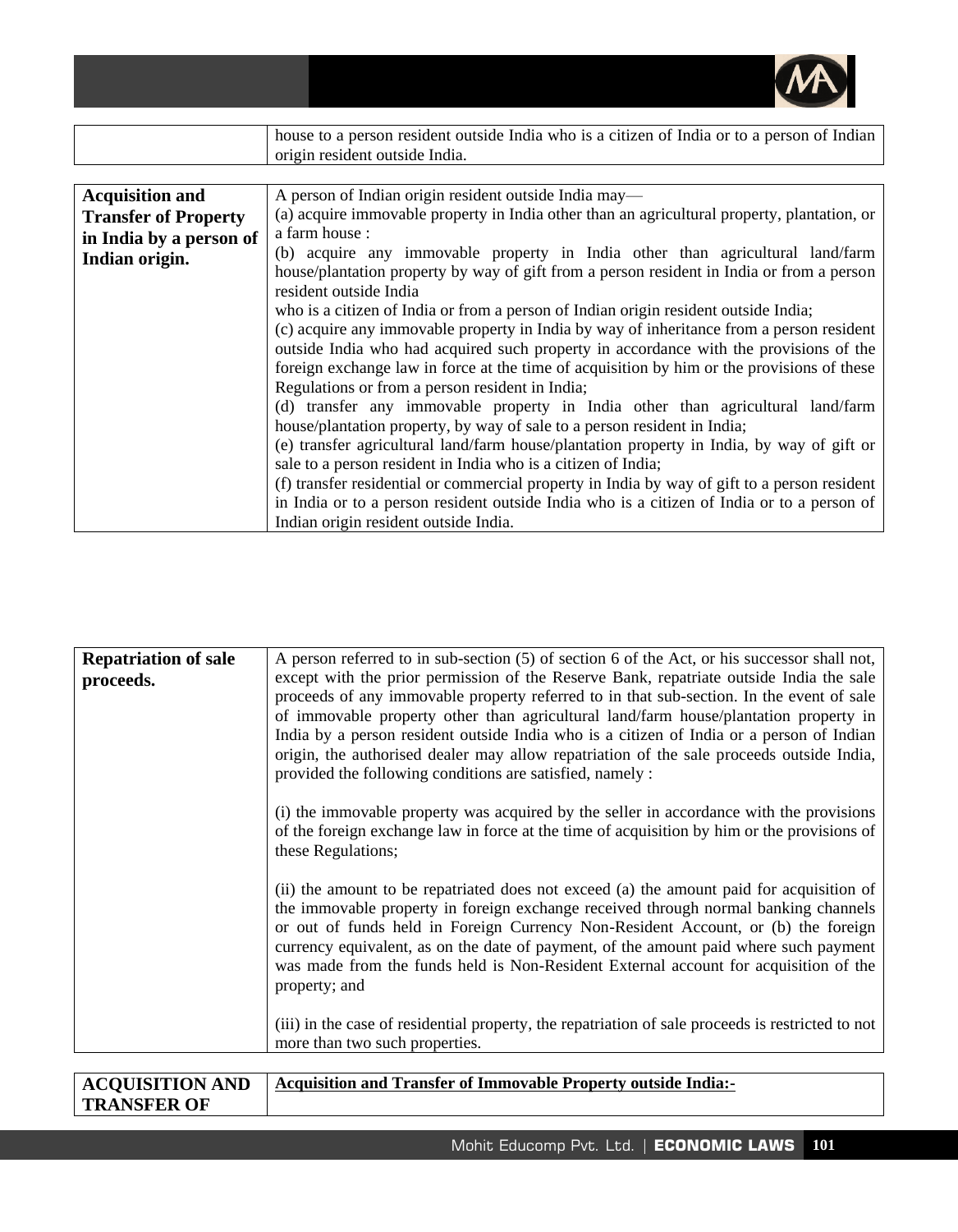

| <b>IMMOVABLE</b>     | (1) A person resident in India may acquire immovable property outside India, -                |
|----------------------|-----------------------------------------------------------------------------------------------|
| <b>PROPERTY</b>      | (a) by way of gift or inheritance from a person referred to in sub-section $(4)$ of Section 6 |
| <b>OUTSIDE INDIA</b> | of the Act, or referred to in clause (b) of regulation 4 (acquired by a person resident in    |
|                      | India on or before 8th July 1947 and continued to be held by him with the permission of       |
|                      | the Reserve Bank.)                                                                            |
|                      | (b) by way of purchase out of foreign exchange held in Resident Foreign Currency (RFC)        |
|                      | account maintained in accordance with the Foreign Exchange Management (Foreign                |
|                      | Currency accounts by a person resident in India) Regulations, 2015;                           |
|                      | (c) jointly with a relative who is a person resident outside India, provided there is no      |
|                      | outflow of funds from India;                                                                  |
|                      | (2) A person resident in India may acquire immovable property outside India, by way of        |
|                      | inheritance or gift from a person resident in India who has acquired such property in         |
|                      | accordance with the foreign exchange provisions in force at the time of such acquisition.     |
|                      | (3) A company incorporated in India having overseas offices, may acquire immovable            |
|                      | property outside India for its business and for residential purposes of its staff, in         |
|                      | accordance with the direction issued by the Reserve Bank of India from time to time.          |

| <b>Export of goods and</b><br>services (Section 7) | (1) Every exporter of goods shall- (a) furnish to the Reserve Bank or to such other<br>authority a declaration in such form and in such manner as may be specified, containing<br>true and correct material particulars, including the amount representing the full export<br>value or, if the full export value of the goods is not ascertainable at the time of export, the<br>value which the exporter, having regard to the prevailing market conditions, expects to<br>receive on the sale of |
|----------------------------------------------------|----------------------------------------------------------------------------------------------------------------------------------------------------------------------------------------------------------------------------------------------------------------------------------------------------------------------------------------------------------------------------------------------------------------------------------------------------------------------------------------------------|
|                                                    | the goods in a market outside India; (b) furnish to the Reserve Bank such other<br>information as may be required by the Reserve Bank for the purpose of ensuring the<br>realization of the export proceeds by such exporter.                                                                                                                                                                                                                                                                      |
|                                                    | (2) The Reserve Bank may, for the purpose of ensuring that the full export value of the<br>goods or such reduced value of the goods as the Reserve Bank determines, having regard<br>to the prevailing market conditions, is received without any delay, direct any exporter to<br>comply with such requirements as it deems fit.                                                                                                                                                                  |
|                                                    | (3) Every exporter of services shall furnish to the Reserve Bank or to such other<br>authorities a declaration in such form and in such manner as may be specified, containing<br>the true and correct material particulars in relation to payment for such services.                                                                                                                                                                                                                              |
|                                                    | <b>Short title and commencement:</b><br>These Regulations may be called the Foreign Exchange Management (Export of Goods<br>and Services) Regulations, 2015.                                                                                                                                                                                                                                                                                                                                       |
|                                                    | export includes the taking or sending out of goods by land, sea or air, on consignment or<br>by way of sale, lease, hire-purchase, or under any other arrangement by whatever name<br>called, and in the case of software, also includes transmission through any electronic<br>media;                                                                                                                                                                                                             |
|                                                    | <b>Declaration of exports:</b>                                                                                                                                                                                                                                                                                                                                                                                                                                                                     |
|                                                    | (1) In case of exports taking place through Customs manual ports, every exporter of<br>goods or software in physical form or through any other form, either directly or<br>indirectly, to any place outside India, other than Nepal and Bhutan, shall furnish to the<br>specified authority, a declaration in one of the forms set out in the Schedule and<br>supported by such evidence as may be specified, containing true and correct material                                                 |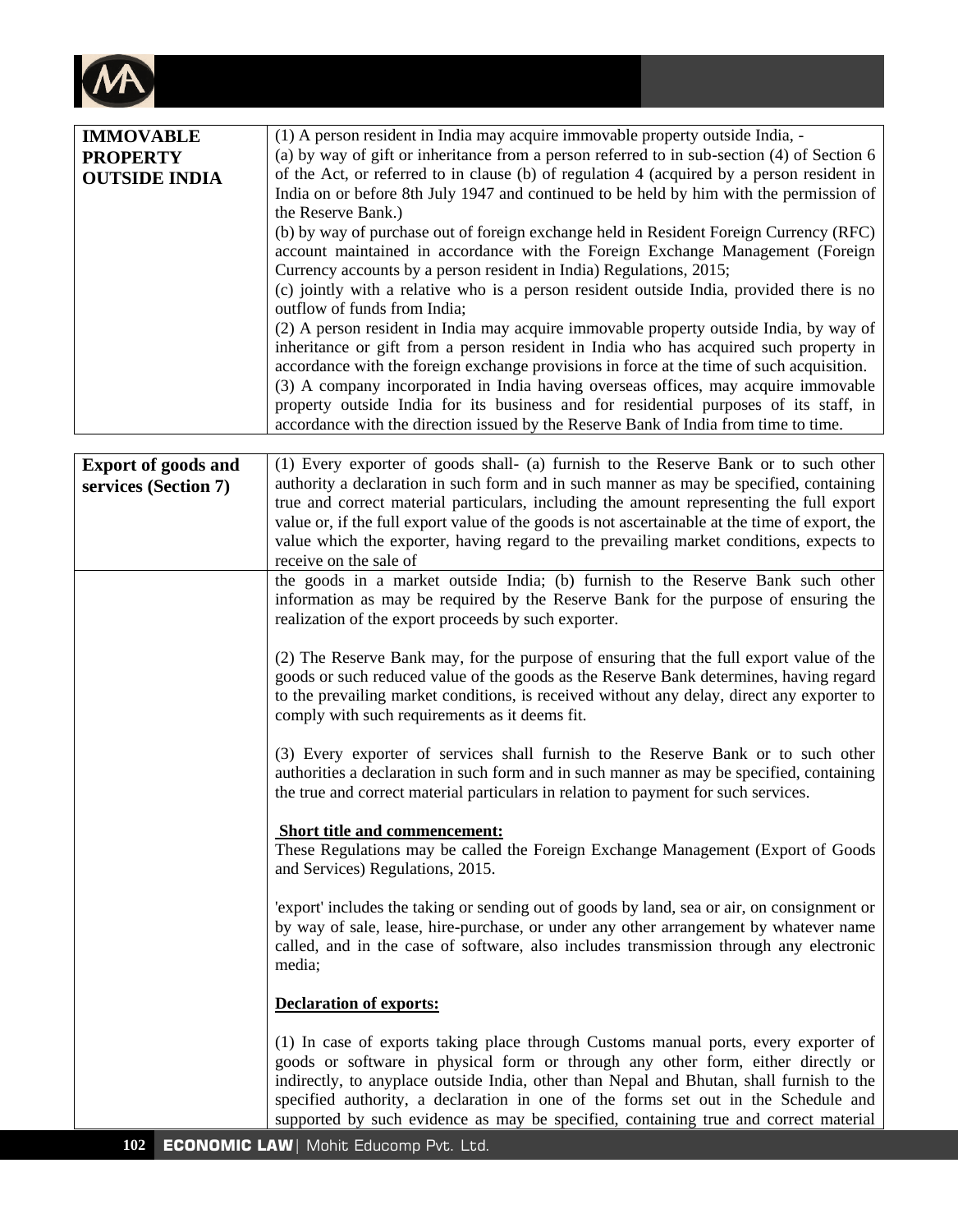

|                                                                                            | particulars including the amount representing –<br>(i) the full export value of the goods or software; or<br>(ii) if the full export value is not ascertainable at the time of export, the value which the<br>exporter, having regard to the prevailing market conditions expects to receive on the sale<br>of the goods or the software in overseas market, and affirms in the said declaration that<br>the full export value of goods (whether ascertainable at the time of export or not) or the<br>software has been or will within the specified period be, paid in the specified manner.                                         |
|--------------------------------------------------------------------------------------------|----------------------------------------------------------------------------------------------------------------------------------------------------------------------------------------------------------------------------------------------------------------------------------------------------------------------------------------------------------------------------------------------------------------------------------------------------------------------------------------------------------------------------------------------------------------------------------------------------------------------------------------|
|                                                                                            | (2) Declarations shall be executed in sets of such number as specified.                                                                                                                                                                                                                                                                                                                                                                                                                                                                                                                                                                |
|                                                                                            | (3) For the removal of doubt, it is clarified that, in respect of export of services to which<br>none of the Forms specified in these Regulations apply, the exporter may export such<br>services without furnishing any declaration, but shall be liable to realise the amount of<br>foreign exchange which becomes due or accrues on account of such export, and to<br>repatriate the same to India in accordance with the provisions of the Act, and these<br>Regulations, as also other rules and regulations made under the Act.                                                                                                  |
|                                                                                            | (4) Realization of export proceeds in respect of export of goods / software from third<br>party should be duly declared by the exporter in the appropriate declaration form.<br><b>Exemptions:</b>                                                                                                                                                                                                                                                                                                                                                                                                                                     |
|                                                                                            | Notwithstanding anything contained in Regulation 3, export of goods / software may be<br>made without furnishing the declaration in the following cases, namely:<br>(a) trade samples of goods and publicity material supplied free of payment;<br>(b) personal effects of travellers, whether accompanied or unaccompanied;<br>(c) ship's stores, trans-shipment cargo and goods supplied under the orders of Central<br>Government or of such officers as may be appointed by the Central Government in this<br>behalf or of the military, naval or air force authorities in India for military, naval or air<br>force requirements; |
|                                                                                            | (d) by way of gift of goods accompanied by a declaration by the exporter that they are<br>not more than five lakh rupees in value<br>(e) aircrafts or aircraft engines and spare parts for overhauling and/or repairs abroad<br>subject to their reimport into India after overhauling /repairs, within a period of six                                                                                                                                                                                                                                                                                                                |
|                                                                                            | months from the date of their export;<br>(f) goods imported free of cost on re-export basis;<br>(g) replacement goods exported free of charge in accordance with the provisions of<br>Foreign Trade Policy in force, for the time being.                                                                                                                                                                                                                                                                                                                                                                                               |
|                                                                                            | (h) goods sent outside India for testing subject to re-import into India;<br>(i) defective goods sent outside India for repair and re-import provided the goods are<br>accompanied by a certificate from an authorised dealer in India that the export is for<br>repair and re-import and that the export does not involve any transaction in foreign<br>exchange.                                                                                                                                                                                                                                                                     |
|                                                                                            | (j) exports permitted by the Reserve Bank, on application made to it, subject to the terms<br>and conditions, if any, as stipulated in the permission.                                                                                                                                                                                                                                                                                                                                                                                                                                                                                 |
|                                                                                            |                                                                                                                                                                                                                                                                                                                                                                                                                                                                                                                                                                                                                                        |
| <b>Authority to whom</b><br>declaration is to be<br>furnished and the<br>manner of dealing | A. Declaration in Form EDF<br>(i) The declaration in form EDF shall be submitted in duplicate to the Commissioner of<br>Customs.                                                                                                                                                                                                                                                                                                                                                                                                                                                                                                       |
| with the                                                                                   | (ii) After duly verifying and authenticating the declaration form, the Commissioner of<br>Customs shall forward the original declaration form/data to the nearest office of the                                                                                                                                                                                                                                                                                                                                                                                                                                                        |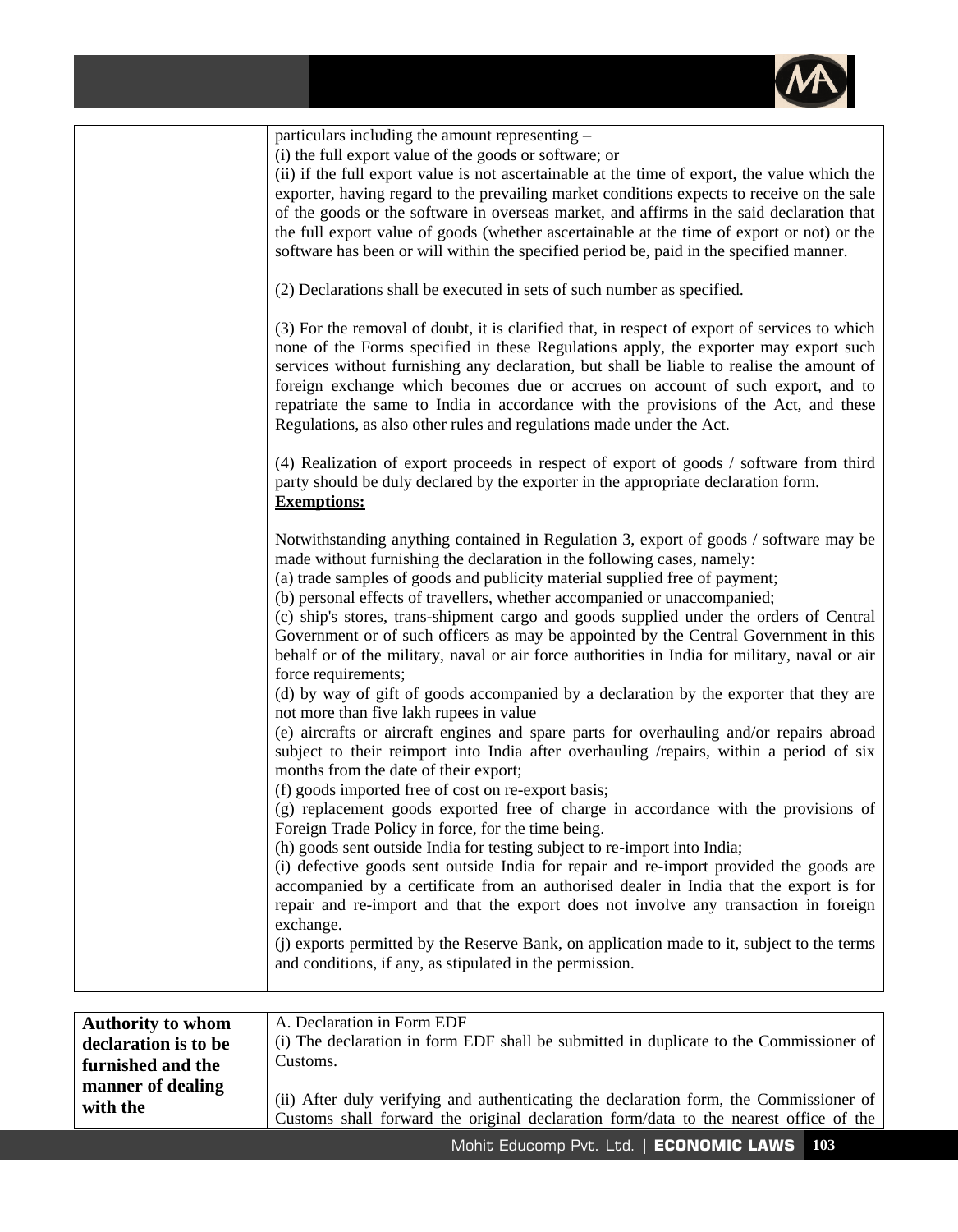

| declaration: | Reserve Bank and hand over the duplicate form to the exporter for being                      |
|--------------|----------------------------------------------------------------------------------------------|
|              | submitted to the authorised dealer.                                                          |
|              |                                                                                              |
|              | B. Declaration in Form SOFTEX                                                                |
|              | (i) The declaration in Form SOFTEX in respect of export of computer software and             |
|              | audio/video/ television software shall be submitted in triplicate to the designated official |
|              | of Ministry of Information Technology, Government of India at the Software Technology        |
|              | Parks of India (STPIs) or at the Free Trade Zones (FTZs) or Special Economic Zones           |
|              | (SEZs) in India.                                                                             |
|              |                                                                                              |
|              | (ii) After certifying all three copies of the SOFTEX form, the said designated official      |
|              | shall forward the original directly to the nearest office of the Reserve Bank and return the |
|              | duplicate to the exporter. The triplicate shall be retained by the                           |
|              | designated official for record.                                                              |
|              |                                                                                              |
|              | C. Duplicate Declaration Forms to be retained with Authorised Dealers                        |
|              | On the realisation of the export proceeds, the duplicate copies of export declaration forms  |
|              | viz. EDF and SOFTEX and Exchange Control copies of the shipping bills shall be               |
|              | retained by the Authorised Dealers.                                                          |
|              |                                                                                              |

| <b>Certain Exports</b>      | Exports under trade agreement/rupee credit etc.                                                                                                                                                                                                                                                                                                                                                                          |
|-----------------------------|--------------------------------------------------------------------------------------------------------------------------------------------------------------------------------------------------------------------------------------------------------------------------------------------------------------------------------------------------------------------------------------------------------------------------|
| requiring prior<br>approval | (i) Export of goods under special arrangement between the Central Government and<br>Government of a foreign state, or under rupee credits extended by the Central<br>Government to Govt. of a foreign state shall be governed by the terms and conditions set<br>out in the relative public notices issued by the Trade Control Authority in India and the<br>instructions issued from time to time by the Reserve Bank. |
|                             | (ii) An export under the line of credit extended to a bank or a financial institution<br>operating in a foreign state by the Exim Bank for financing exports from India, shall be<br>governed by the terms and conditions advised by the Reserve Bank to the authorised<br>dealers from time to time.                                                                                                                    |

| <b>Foreign Exchange</b>                                                                                                 | <b>Manner of Repatriation:</b>                                                                                                                                                                                                                                                                                                                                                                                                                                                                                                                                                                                                                                                                                                                                                  |
|-------------------------------------------------------------------------------------------------------------------------|---------------------------------------------------------------------------------------------------------------------------------------------------------------------------------------------------------------------------------------------------------------------------------------------------------------------------------------------------------------------------------------------------------------------------------------------------------------------------------------------------------------------------------------------------------------------------------------------------------------------------------------------------------------------------------------------------------------------------------------------------------------------------------|
| <b>Management</b><br>(Realisation,<br>repatriation and<br>surrender of foreign<br>exchange)<br><b>Regulations, 2000</b> | (1) On realisation of foreign exchange due, a person shall repatriate the same to<br>India, namely bring into, or receive in, India and—<br>(a) sell it to an authorised person in India in exchange for rupees; or<br>(b) retain or hold it in account with an authorised dealer in India to the extent<br>specified by the Reserve Bank; or<br>(c) use it for discharge of a debt or liability denominated in foreign exchange to<br>the extent and in the manner specified by the Reserve Bank.<br>(2) A person shall be deemed to have repatriated the realised foreign exchange to India<br>when he receives in India payment in rupees from the account of a bank or an exchange<br>house situated in any country outside India, maintained with an<br>authorised dealer. |
|                                                                                                                         | Period for surrender of realised foreign exchange: A person not being an individual<br>resident in India shall sell the realised foreign exchange to an authorised person under<br>clause (a) of sub-regulation (1) of regulation 4 [Regulation 4 deals with manner of<br>repatriation as discussed in above point], within the period specified below:-                                                                                                                                                                                                                                                                                                                                                                                                                        |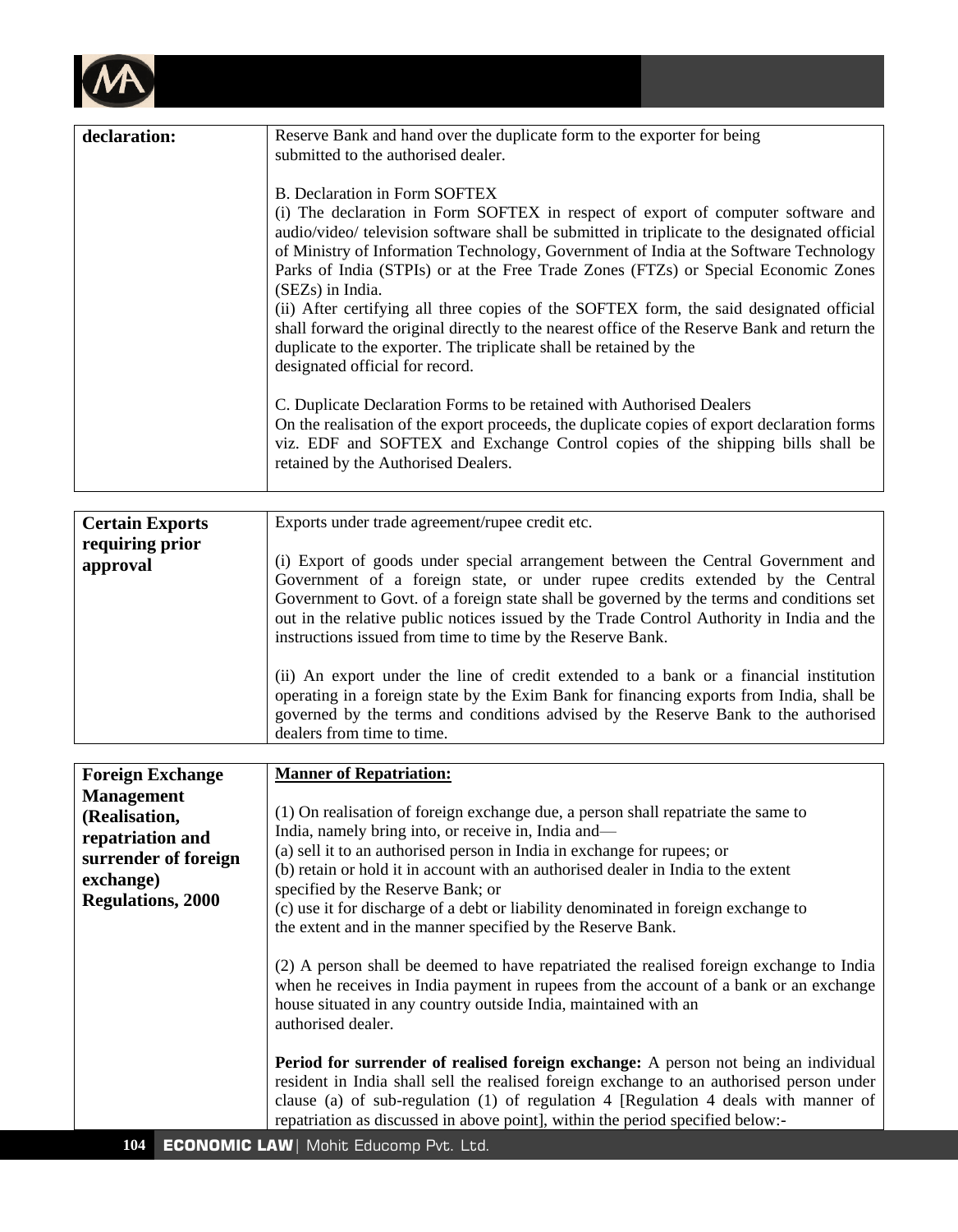

|                                                             | 1. foreign exchange due or accrued as remuneration for services rendered, whether in or<br>outside India, or in settlement of any lawful obligation, or an income on assets held<br>outside India, or as inheritance, settlement or gift, within seven days from the date of its<br>receipt;                                                                                                                                                                                                                                                                                                                                                                                                                                                                                                                                                                                                                                                                                                                                                                                                                                                                                        |
|-------------------------------------------------------------|-------------------------------------------------------------------------------------------------------------------------------------------------------------------------------------------------------------------------------------------------------------------------------------------------------------------------------------------------------------------------------------------------------------------------------------------------------------------------------------------------------------------------------------------------------------------------------------------------------------------------------------------------------------------------------------------------------------------------------------------------------------------------------------------------------------------------------------------------------------------------------------------------------------------------------------------------------------------------------------------------------------------------------------------------------------------------------------------------------------------------------------------------------------------------------------|
|                                                             | Exemption from realisation and repatriation in certain cases [Section 9]                                                                                                                                                                                                                                                                                                                                                                                                                                                                                                                                                                                                                                                                                                                                                                                                                                                                                                                                                                                                                                                                                                            |
|                                                             | The provisions of sections 4 and 8 shall not apply to the following, namely:<br>(a) possession of foreign currency or foreign coins by any person up to such limit as the<br>Reserve Bank may specify;<br>(b) foreign currency account held or operated by such person or class of persons and the<br>limit up to which the Reserve Bank may specify;<br>(c) foreign exchange acquired or received before the 8th day of July, 1947 or any income<br>arising or accruing there on which is held outside India by any person in pursuance of a<br>general or special permission granted by the Reserve Bank;<br>(d) foreign exchange held by a person resident in India up to such limit as the Reserve<br>Bank may specify, if such foreign exchange was acquired by way of gift or inheritance<br>from a person referred to in clause (c), including any income arising there from;<br>(e) foreign exchange acquired from employment, business, trade, vocation, service,<br>honorarium, gifts, inheritance or any other legitimate means up to such limit as the<br>Reserve Bank may specify; and<br>(f) such other receipts in foreign exchange as the Reserve Bank may specify. |
| <b>7Limits for possession</b>                               | (i) possession without limit of foreign currency and coins by an authorised person within                                                                                                                                                                                                                                                                                                                                                                                                                                                                                                                                                                                                                                                                                                                                                                                                                                                                                                                                                                                                                                                                                           |
| and retention of<br>foreign currency or<br>foreign coins :- | the scope of his authority;<br>(ii) possession without limit of foreign coins by any person;<br>(iii) retention by a person resident in India of foreign currency notes, bank notes and<br>foreign currency traveller's cheques not exceeding USD 2,000 or its equivalent in<br>aggregate, provided that such foreign exchange in the form of currency notes, bank notes<br>and travellers cheques:                                                                                                                                                                                                                                                                                                                                                                                                                                                                                                                                                                                                                                                                                                                                                                                 |
|                                                             | (a) was acquired by him while on a visit to any place outside India by way of<br>payment for services not arising from any business in or anything done in India; or<br>(b) was acquired by him, from any person not resident in India and who is on a visit<br>to India, as honorarium or gift or for services rendered or in settlement of any lawful<br>obligation; or<br>(c) was acquired by him by way of honorarium or gift while on a visit to any place<br>outside India; or<br>(d) represents unspent amount of foreign exchange acquired by him from an                                                                                                                                                                                                                                                                                                                                                                                                                                                                                                                                                                                                                   |
|                                                             | authorised person for travel abroad. However, a person resident in India but not<br>permanently resident therein may possess without limit foreign currency in the form of<br>currency notes, bank notes and traveller's cheques, if such foreign currency was acquired,<br>held or owned by him when he was resident outside India and, has been brought into<br>India in accordance with the regulations made under the Act. "Not permanently resident"<br>means a person resident in India for employment of a specified duration (irrespective of<br>length thereof) or for a specific job or assignment, the duration of which does not exceed<br>three years.                                                                                                                                                                                                                                                                                                                                                                                                                                                                                                                 |

| <b>AUTHORISED</b> | $(1)$ The Reserve Bank may, on an application made to it in this behalf, authorise any |
|-------------------|----------------------------------------------------------------------------------------|
| <b>PERSON</b>     | person to be known as authorised person to deal in foreign exchange or in foreign      |
|                   | securities, as an authorised dealer, money changer or off-shore banking unit or in any |
|                   |                                                                                        |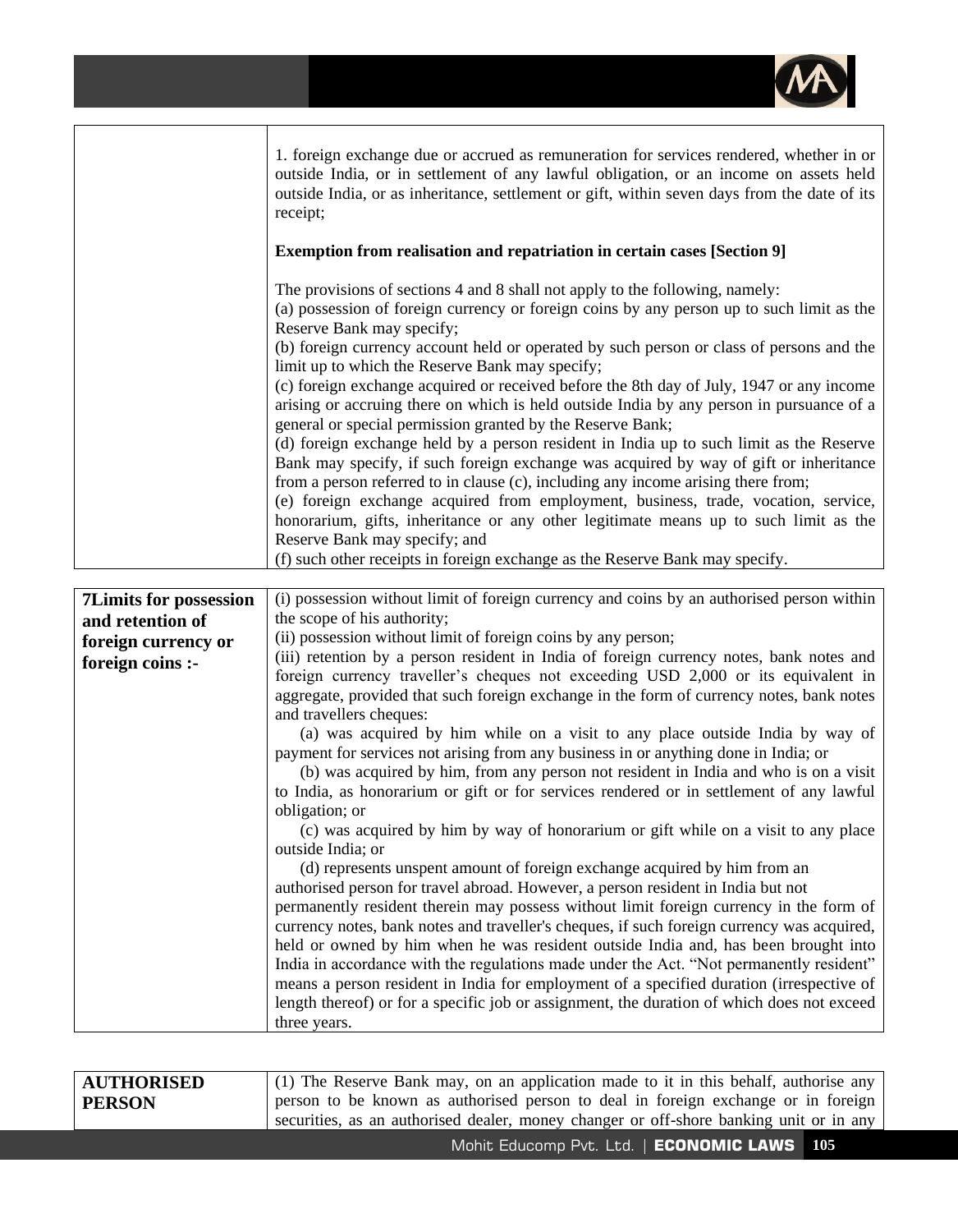

| [SECTION 10]                      | other manner as it deems fit. [Sub-section (1)].                                                                                                                                                                                                                                                                                                                                                                                                                                                                                                                                                                                                                                                                                                                                                                                              |
|-----------------------------------|-----------------------------------------------------------------------------------------------------------------------------------------------------------------------------------------------------------------------------------------------------------------------------------------------------------------------------------------------------------------------------------------------------------------------------------------------------------------------------------------------------------------------------------------------------------------------------------------------------------------------------------------------------------------------------------------------------------------------------------------------------------------------------------------------------------------------------------------------|
|                                   | (2) An authorisation under this section shall be in writing and shall be subject to the<br>conditions laid down therein [Sub-section (2)].                                                                                                                                                                                                                                                                                                                                                                                                                                                                                                                                                                                                                                                                                                    |
|                                   | (3) An authorisation granted under sub-section (1) may be revoked by the Reserve Bank<br>at any time if the Reserve Bank is satisfied that:<br>(a) it is in public interest so to do; or<br>(b) the authorised person has failed to comply with the condition subject to which the                                                                                                                                                                                                                                                                                                                                                                                                                                                                                                                                                            |
|                                   | authorisation was granted or has contravened any of the provisions of the Act or any rule,<br>regulation, notification, direction order made thereunder;                                                                                                                                                                                                                                                                                                                                                                                                                                                                                                                                                                                                                                                                                      |
|                                   | <b>Provided</b> that no such authorisation shall be revoked on any ground referred to in clause<br>(b) unless the authorised person has been given a reasonable opportunity of making a<br>representation in the matter.                                                                                                                                                                                                                                                                                                                                                                                                                                                                                                                                                                                                                      |
|                                   | (4) An authorised person shall, in all his dealings in foreign exchange or foreign security,<br>comply with such general or special directions or orders as the Reserve Bank may, from<br>time to time, think fit to give, and, except with the previous permission of the Reserve<br>Bank, an authorized person shall not engage in any transaction involving any foreign<br>exchange or foreign security which is not in conformity with the terms of his<br>authorisation under this section.                                                                                                                                                                                                                                                                                                                                              |
|                                   | (5) An authorised person shall, before undertaking any transaction in foreign exchange<br>on behalf of any person, require that person to make such declaration and to give such<br>information as will reasonable satisfy him that the transaction will not involve, and is not<br>designed for the purpose of any contravention or evasion of the provisions of this Act or<br>of any rule, regulation, notification, direction or order made thereunder, and where the<br>said person refuses to comply with any such requirement or makes only unsatisfactory<br>compliance therewith, the authorised person shall refuse in writing to undertake the<br>transaction and shall, if he has reason the believe that any such contravention or evasion<br>as aforesaid is contemplated by the person, report the matter to the Reserve Bank. |
|                                   | (6) Any person, other than an authorised person, who has acquired or purchased foreign<br>exchange for any purpose mentioned in the declaration made by him to authorised person<br>under sub-section (5) does not use it for such purpose or does not surrender it to<br>authorized person within the specified period or uses the foreign exchange so acquired or<br>purchased for any other purpose for which purchase or acquisition of foreign exchange is<br>not permissible under the provisions of the Act or the rules or regulations or direction or<br>order made                                                                                                                                                                                                                                                                  |
|                                   | thereunder shall be deemed to have committed contravention of the provision of the Act<br>for the purpose of this section.                                                                                                                                                                                                                                                                                                                                                                                                                                                                                                                                                                                                                                                                                                                    |
|                                   |                                                                                                                                                                                                                                                                                                                                                                                                                                                                                                                                                                                                                                                                                                                                                                                                                                               |
| <b>Reserve Bank's</b>             | (1) The Reserve Bank may, for the purpose of securing compliance with the provisions of                                                                                                                                                                                                                                                                                                                                                                                                                                                                                                                                                                                                                                                                                                                                                       |
| powers to issue                   | this Act and of any rules, regulations, notifications or directions made thereunder, give to<br>the authorised persons any direction in regard to making of payment or the doing or                                                                                                                                                                                                                                                                                                                                                                                                                                                                                                                                                                                                                                                           |
| directions to                     | desist from doing any act relating to foreign exchange or foreign security.                                                                                                                                                                                                                                                                                                                                                                                                                                                                                                                                                                                                                                                                                                                                                                   |
| authorised person<br>[Section 11] |                                                                                                                                                                                                                                                                                                                                                                                                                                                                                                                                                                                                                                                                                                                                                                                                                                               |
|                                   |                                                                                                                                                                                                                                                                                                                                                                                                                                                                                                                                                                                                                                                                                                                                                                                                                                               |
| <b>Power of Reserve</b>           | The Reserve Bank may, at any time, cause an inspection to be made by any officer of the                                                                                                                                                                                                                                                                                                                                                                                                                                                                                                                                                                                                                                                                                                                                                       |
| <b>Bank to inspect</b>            | Reserve Bank specially authorised in writing by the Reserve Bank in this behalf, of the                                                                                                                                                                                                                                                                                                                                                                                                                                                                                                                                                                                                                                                                                                                                                       |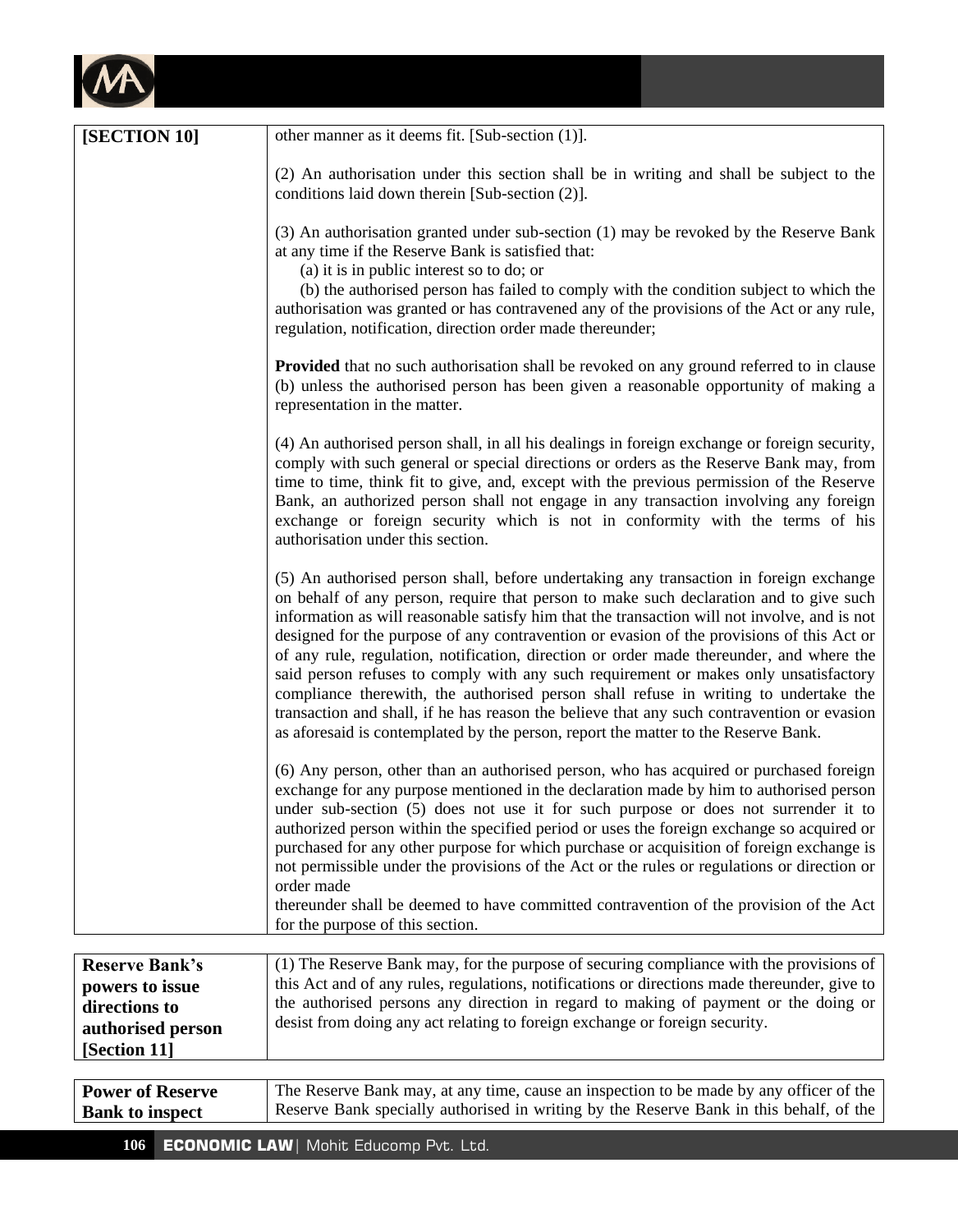

| authorised person<br>[Section 12] | business of any authorised person as may appear to it to be necessary or expedient for the<br>purpose of:                         |
|-----------------------------------|-----------------------------------------------------------------------------------------------------------------------------------|
|                                   | (a) verifying the correctness of any statement, information or particulars furnished to the<br>Reserve Bank;                      |
|                                   | (b) obtaining any information or particulars which such authorised person has failed to<br>furnish on being called upon to do so; |
|                                   | (c) securing compliance with the provisions of this Act or of any rules, regulations,<br>directions or orders made thereunder.    |

## **CONTRAVENTIONS AND PENALTIES IN BRIEF**

| <b>Section no</b> | <b>Contravention</b>                                                                                                                                         | <b>Quantum of Penalty</b>                                                                                                                  |
|-------------------|--------------------------------------------------------------------------------------------------------------------------------------------------------------|--------------------------------------------------------------------------------------------------------------------------------------------|
| <b>Section 11</b> | Authorised person contravenes any<br>direction by RBI or failure to file any<br>return as directed by RBI                                                    | Upto $\degree$ 10,000.<br>If continuing offence additional<br>penalty upto ` 2,000 per day.                                                |
| <b>Section 13</b> | Of any provision of the Act, or any<br>rule, regulation, notification, direction<br>or order or of any condition subject to<br>which an authorisation issued | Upto three times, the sum involved, if<br>it is quantifiable.<br>If not quantifiable upto ` 2 lacs.<br>If continuing, further penalty upto |
| <b>Section 14</b> | Failure to pay penalty as above<br>- where demand is of an amount<br>exceeding 1 crore.<br>$-$ in any other case                                             | Civil imprisonment.<br>Upto 3 years<br>Upto 6 months.                                                                                      |

| <b>Penalties</b> | (1) If any person contravenes any provisions of this Act, or contravenes any rule, regulation,                                                                                                                                                                                                                                                                                                                                                                                                                                                                                              |
|------------------|---------------------------------------------------------------------------------------------------------------------------------------------------------------------------------------------------------------------------------------------------------------------------------------------------------------------------------------------------------------------------------------------------------------------------------------------------------------------------------------------------------------------------------------------------------------------------------------------|
| [Section 13]     | notification, direction or order issued in exercise of the powers under this Act, or<br>contravenes any condition subject to which an authorisation is issued by the Reserve Bank,<br>he shall, upon adjudication, be liable to a penalty up to thrice the sum involved in such<br>contravention where such amount is quantifiable, or up to two lakh rupees where the amount<br>is not quantifiable, and where such contravention is a continuing one, further penalty which<br>may extend to five thousand rupees for every day after the first day which the contravention<br>continues. |
|                  | (1A) If any person is found to have acquired any foreign exchange, foreign security or<br>immovable property, situated outside India, of the aggregate value exceeding the threshold<br>prescribed under the proviso to sub-section (1) of section 37A, he shall be liable to a penalty<br>up to three times the sum involved in such contravention and confiscation of the value<br>equivalent, situated in India, the Foreign exchange, foreign security or immovable property.                                                                                                           |
|                  | (1B) If the Adjudicating Authority, in a proceeding under sub-section (1A) deems fits, he<br>may, after recording the reasons in writing, recommend for the initiation of prosecution and<br>if the Director of Enforcement is satisfied, he may, after recording the reasons in writing,<br>may direct prosecution by filing a Criminal Complaint against the guilty person by an<br>officer not below the rank of Assistant Director.                                                                                                                                                     |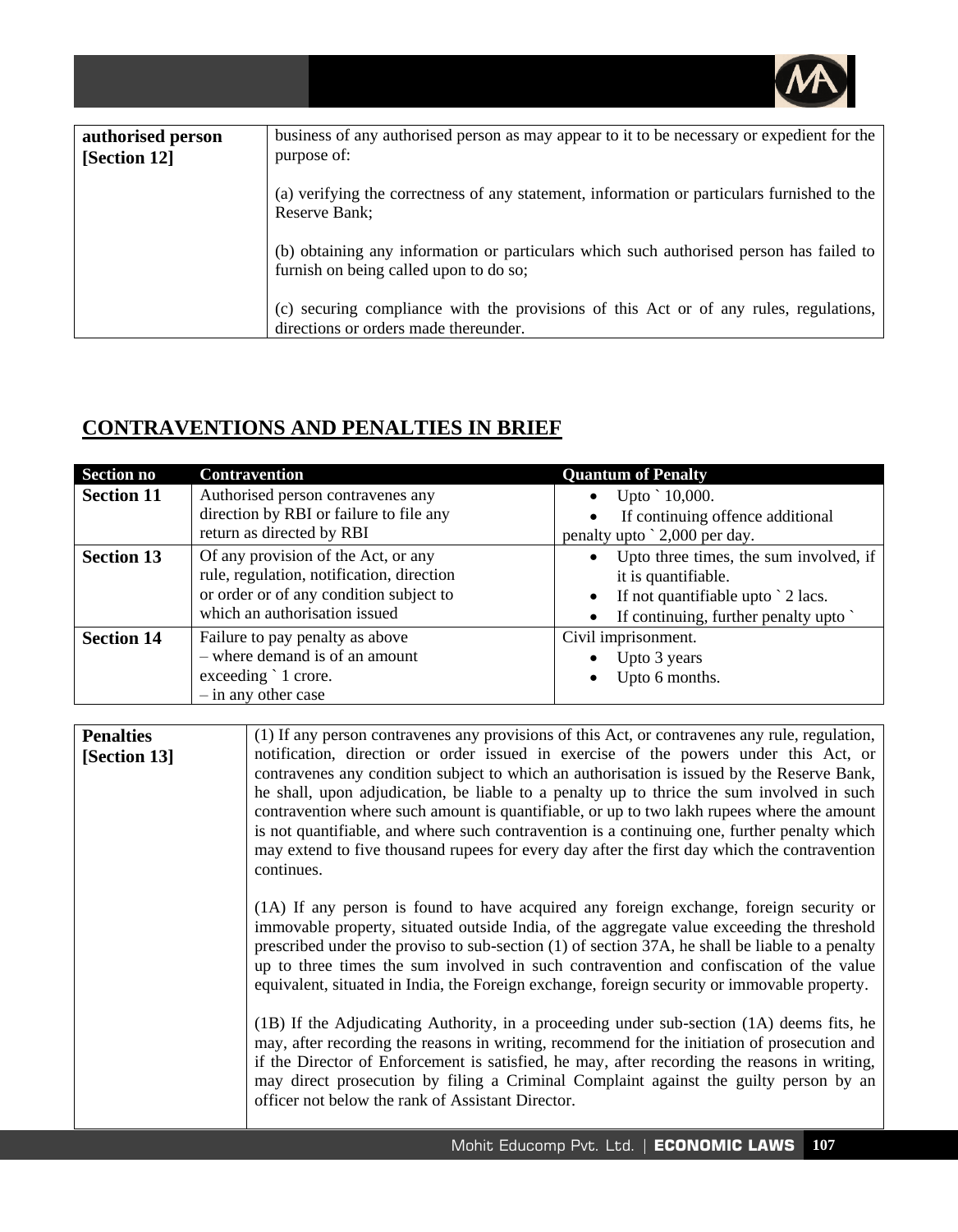

|                                                                                                   | (1C) If any person is found to have acquired any foreign exchange, foreign security or<br>immovable property, situated outside India, of the aggregate value exceeding the threshold<br>prescribed under the proviso to sub-section (1) of section 37A, he shall be, in addition to the<br>penalty imposed under sub-section (1A), punishable with imprisonment for a term which<br>may extend to five years and with fine.                                                                                                                                                                                                                                                                                                                                                                                                                                                                                                |
|---------------------------------------------------------------------------------------------------|----------------------------------------------------------------------------------------------------------------------------------------------------------------------------------------------------------------------------------------------------------------------------------------------------------------------------------------------------------------------------------------------------------------------------------------------------------------------------------------------------------------------------------------------------------------------------------------------------------------------------------------------------------------------------------------------------------------------------------------------------------------------------------------------------------------------------------------------------------------------------------------------------------------------------|
| <b>Enforcement of the</b><br>orders of<br><b>Adjudicating</b><br><b>Authority</b><br>[Section 14] | Upon the conclusion of the inquiry, the Adjudicating Authority may make an order for the<br>detention of the defaulter in the civil prison and shall in that event cause him to be arrested<br>if he is not already under arrest:<br><b>Provided</b> that in order to give a defaulter an opportunity of satisfying the arrears, the<br>Adjudicating Authority may, before making the order of detention, leave the defaulter in the<br>custody of the officer arresting him or of any other officer for a specified period not<br>exceeding fifteen days, or lease him on his furnishing security to the satisfaction of the<br>adjudicating authority for his appearance at the expiration of the specified period if the<br>arrears are not satisfied.<br>When the Adjudicating Authority does not make an order of detention under sub-section (9),<br>he shall, if the defaulter is under arrest, direct his release. |

Every person detained in the civil prison in execution of the certificate may be so detained:

(a) where the certificate is for a demand of an amount exceeding rupees one crore, up to three years, and

(b) in any other case, up to six months:

**Provided** that he shall be released from such detention on the amount mentioned in the warrant for his detention being paid to the officer-in-charge of the civil prison.

## **ADJUDICATION AND APPEAL**

| <b>Section no</b> | <b>Contravention</b>                  | <b>Quantum of Penalty</b>                 |
|-------------------|---------------------------------------|-------------------------------------------|
| <b>Section 14</b> | Full penalty to be paid               | Within 90 days from the date on which     |
|                   |                                       | notice for payment of penalty is          |
|                   |                                       | served.                                   |
| <b>Section 15</b> | Compounding of Contravention          | Within 180 days of receipt of             |
|                   | under section 13                      | application by Directorate of             |
|                   |                                       | Enforcement.                              |
| <b>Section 16</b> | Complaint under section $16(1)$ to be | Within 1 year of receipt of complaint.    |
|                   | dealt by Adjudicated Authority        |                                           |
| <b>Section 17</b> | Appeal to Special Director (Appeals)  | Within 45 days from receipt of order.     |
| <b>Section 19</b> | Appeal to Appellate Tribunal          | Within 45 days from receipt of order.     |
| Section $19(5)$   | Appeal to be dealt with by Appellate  | Will try to dispose off the appeal within |
|                   | Tribunal                              | 180 days from receipt of appeal.          |
| <b>Section 35</b> | Appeal to High Court                  | Within 60 days of communication of        |
|                   |                                       | order or decision.                        |

**Appointment of Adjudicating Authority** For the purpose of adjudication under section 13, the Central Government may, by an order published in the Official Gazette, appoint as many officers of the Central Government as it may think fit, as the Adjudicating Authorities for holding an inquiry in the manner prescribed after giving the person alleged to have committed contravention under section 13, against whom a complaint has been made under sub-section (3) (hereinafter in this section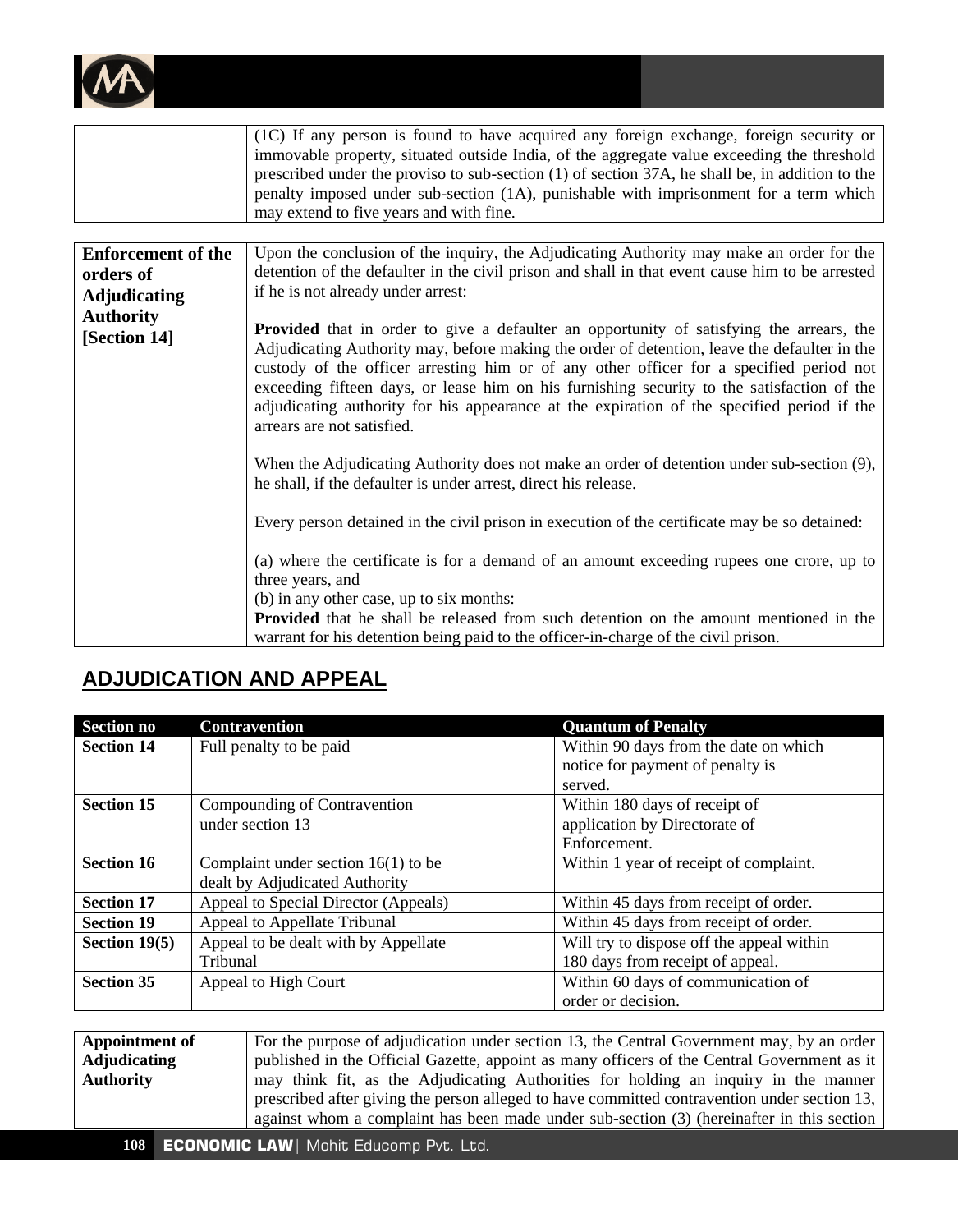

| referred to as the said person) a reasonable opportunity of being heard for the purpose of<br>imposing any penalty:                                                                                                                                                                                                                         |
|---------------------------------------------------------------------------------------------------------------------------------------------------------------------------------------------------------------------------------------------------------------------------------------------------------------------------------------------|
| Provided that where the Adjudicating Authority is of opinion that the said person is likely to<br>abscond or is likely to evade in any manner, the payment of penalty, if levied, it may direct<br>the said person to furnish a bond or guarantee for such amount and subject to such<br>conditions as it may deem fit. [Section 16 $(1)$ ] |

| <b>Appellate Tribunal</b> | The Appellate Tribunal constituted under $sub-section(1)$ of section 12 of the Smugglers |
|---------------------------|------------------------------------------------------------------------------------------|
| [Section 18]              | and Foreign Exchange Manipulators (Forfeiture of Property) Act, 1976, shall, on and      |
|                           | from the commencement of Part XIV of Chapter VI of the Finance Act, 2017, be the         |
|                           | Appellate Tribunal for the purposes of this Act and the said Appellate Tribunal shall    |
|                           | exercise the jurisdiction, powers and                                                    |
|                           | authority conferred on it by or under this Act                                           |
|                           |                                                                                          |

| <b>Appeal to High Court</b><br>(Section 35) | Any person aggrieved by any decision or order of the Appellate Tribunal may file an<br>appeal to the High Court within sixty days from the date of communication of the<br>decision or order of the Appellate Tribunal on any question of law arising out of such<br>order:                      |
|---------------------------------------------|--------------------------------------------------------------------------------------------------------------------------------------------------------------------------------------------------------------------------------------------------------------------------------------------------|
|                                             | Provided that the High Court may, if it is satisfied that the appellant was prevented by<br>sufficient cause from filing the appeal within the said period, allow it to be filed within<br>a further period not exceeding sixty days.<br><i>Explanation:</i> In this section "High Court" means: |
|                                             | (a) the High Court within the jurisdiction of which the aggrieved party ordinarily<br>resides or carries on business or personally works for gain; and                                                                                                                                           |
|                                             | (b) where the Central Government is the aggrieved party, the High Court within the<br>jurisdiction of which the respondent, or in a case where there are more than one<br>respondent, any of the respondents, ordinarily resides or carries on business or<br>personally works for gain.         |

# **DIRECTORATE OF ENFORCEMENT**

| Directorate of                  | (1) The Central Government shall establish a Directorate of Enforcement with a              |
|---------------------------------|---------------------------------------------------------------------------------------------|
| <b>Enforcement</b> (Section 36) | Director and such other officers or class of officers as it thinks fit, who shall be called |
|                                 | officers of Enforcement, for the purposes of this Act.                                      |
|                                 |                                                                                             |
|                                 | (2) Without prejudice to provisions of sub-section (1), the Central Government may          |
|                                 | authorise the Director of Enforcement or an Additional Director of Enforcement or a         |
|                                 | Special Director of Enforcement or a Deputy Director of Enforcement to appoint              |
|                                 | officers of Enforcement below the rank of an Assistant Director of Enforcement.             |
|                                 |                                                                                             |
|                                 | (3) Subject to such conditions and limitations as the Central Government may impose,        |
|                                 | an officer of Enforcement may exercise the powers and discharge the duties conferred        |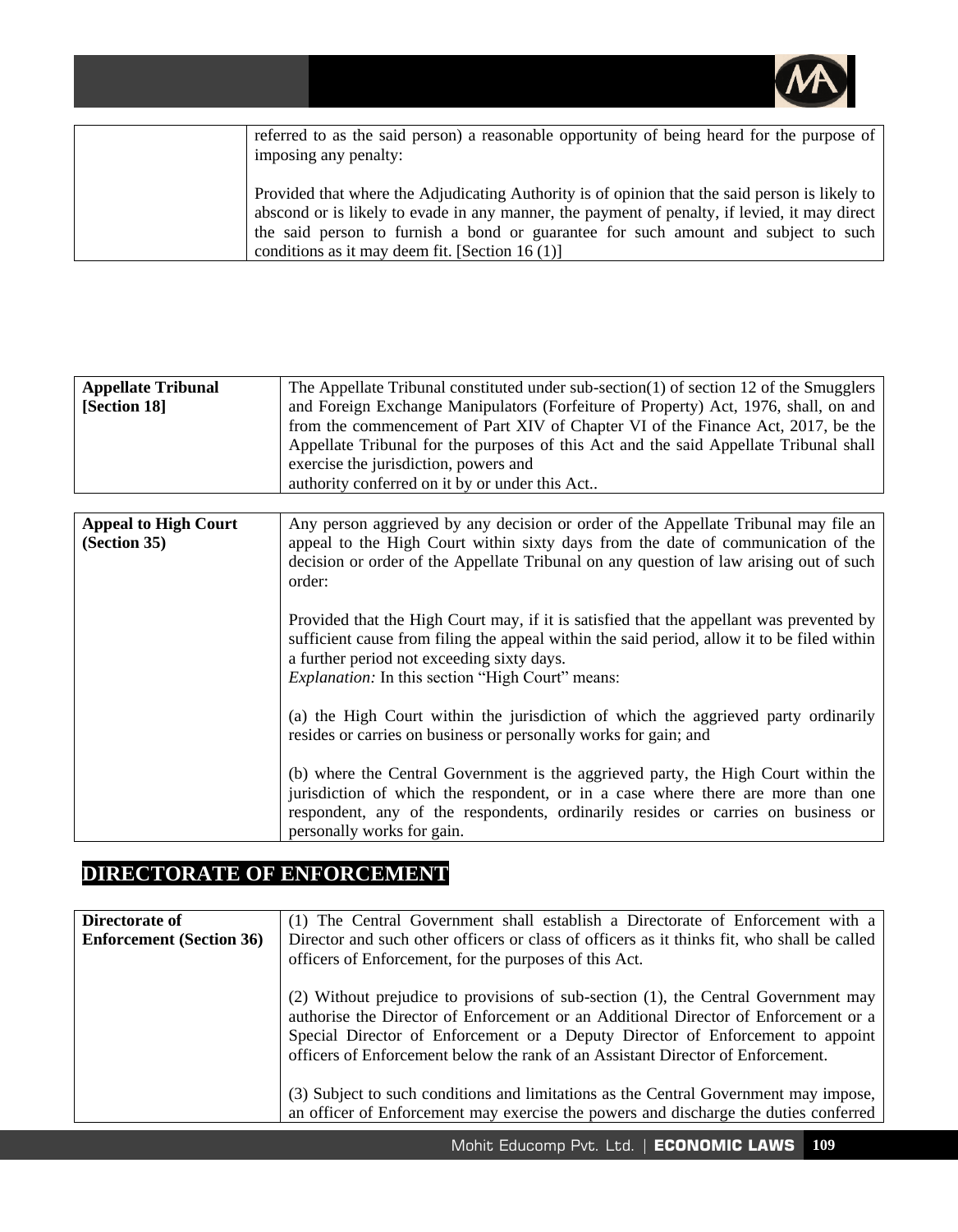

or imposed on him under this Act.

**Power of search and seizure:** The Director of Enforcement and other officers of Enforcement, not below the rank of an Assistant Director, shall take up for investigation the contravention referred to in section 13. [Section 37(1)]

## *TEST YOUR KNOWLEDGE*

#### **Question 1**

*"Printex Computer" is a Singapore based company having several business units all over the world. It has a unit for manufacturing computer printers with its Headquarters in Pune. It has a Branch in Dubai which is controlled by the Headquarters in Pune. What would be the residential status under the FEMA, 1999 of printer units in Pune and that of Dubai branch?*

#### **Answer**

Printex Computer being a Singapore based company would be person resident outside India [(Section 2(w)] Section 2 (u) defines ‗person' under clause (viii) thereof, as person would include any agency, office or branch owned or controlled by such person. The term such person appears to refer to a person who is included in clause (i) to (vi). Accordingly, Printex unit in Pune, being a branch of a company would be a 'person'. Section  $2(v)$  defines a person resident in India. Under clause (iii) thereof person resident in India

would include an office, branch or agency in India owned or controlled by a person resident outside India. Printex unit in Pune is owned or controlled by a person resident outside India, and hence it, would be a 'person resident in India.'

However, Dubai Branch though not owned is controlled by Print unit in Pune which is a person resident in India. Hence prima facie, it may be possible to hold a view that the Dubai Branch is a person resident in India.

#### **Question 2**

*Mr. Ram had resided in India during the Financial Year 2014-2015 for less than 183 days. He again came to India on 1st May, 2015 for higher studies and business and stayed upto 15th July, 2016. State under the Foreign Exchange Management Act, 1999.*

#### *(i) If Mr. Ram can be considered "person Resident in India" during the Financial year 2015-2016 and (ii) Is citizenship relevant for determining such a status?*

#### **Answer**

(i) No. Mr. Ram cannot be considered 'Person resident in India' during the financial year 2015- 2016 notwithstanding the purpose or duration of his stay in India during 2015-2016. An individual has to be present in India for more than 182 days in the preceding financial year. Mr. Ram does not satisfy this condition for the financial year 2015-2016.

(ii) No. Citizenship is no more relevant for determining the status.

#### **Question 3**

*Mr. Sane, an Indian National desires to obtain Foreign Exchange for the following purposes: (i) Remittance of US Dollar 50,000 out of winnings on a lottery ticket. (ii) US Dollar 1,00,000 for sending a cultural troupe on a tour of U.S.A. Advise him whether he can get Foreign Exchange and if so, under what conditions?*

#### **Answer**

**110 ECONOMIC LAW**| Mohit Educomp Pvt. Ltd.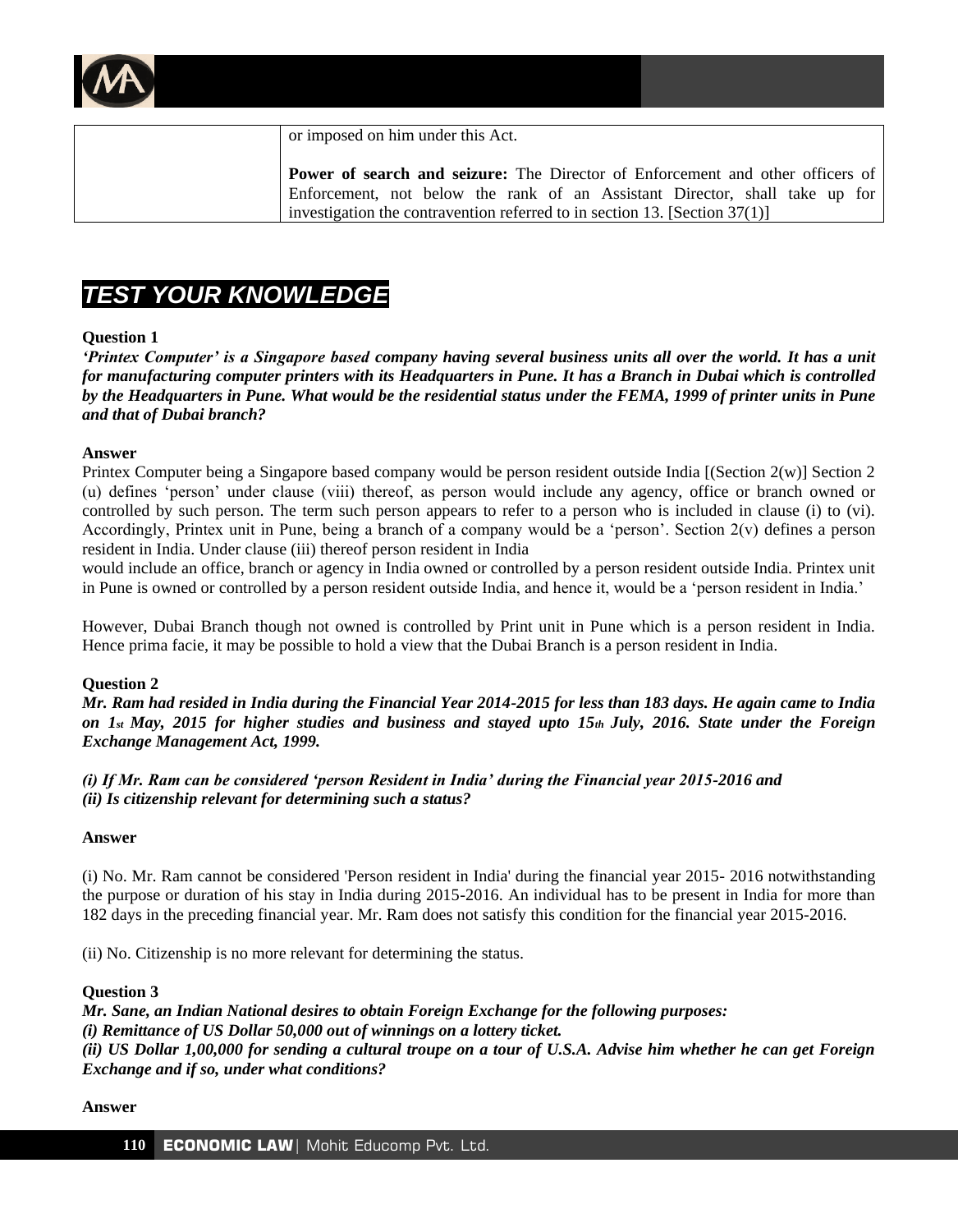

Under provisions of section 5 of the Foreign Exchange Management Act, 1999 certain Rules have been made for drawal of Foreign Exchange for Current Account transactions. As per these Rules, Foreign Exchange for some of the Current Account transactions is prohibited. As regards some other Current Account transactions, Foreign Exchange can be drawn with prior permission of the Central Government while in case of some Current Account transactions, prior permission of Reserve Bank of India is required.

(i) In respect of item No.(i), i.e., remittance out of lottery winnings, such remittance is prohibited and the same is included in First Schedule to the Foreign Exchange Management (Current Account Transactions) Rules, 2000. Hence, Mr. Sane can not withdraw Foreign Exchange for this purpose.

(ii) Foreign Exchange for meeting expenses of cultural tour can be withdrawn by any person after

obtaining permission from Government of India, Ministry of Human Resources Development, (Department of Education and Culture) as prescribed in Second Schedule to the Foreign Exchange Management (Current Account Transactions) Rules, 2000. Hence, in respect of item (ii), Mr. Sane can withdraw the Foreign Exchange after obtaining such permission. In all the cases, where remittance of Foreign Exchange is allowed, either by general or specific permission, the remitter has to obtain the Foreign Exchange from an Authorised Person as defined in Section 2(c) read with section 10 of the Foreign Exchange Management Act, 1999.

#### **Question 4**

*State which kind of approval is required for the following transactions under the Foreign Exchange Management Act, 1999:*

*(i) X, a Film Star, wants to perform alongwith associates in New York on the occasion of Diwali for Indians residing at New York. Foreign Exchange drawal to the extent of US dollars 20,000 is required for this purpose. (ii) R wants to get his heart surgery done at United Kingdom. Up to what limit Foreign Exchange can be drawn by him and what are the approvals required?*

#### **Answer**

#### **Approval to the following transactions under FEMA, 1999:**

(i) Foreign Exchange drawals for cultural tours require prior permission/approval of the Government of India irrespective of the amount of foreign exchange required. Therefore, in the given case X, the Film Star is required to seek permission of the Government of India.

(ii) Individuals can avail of foreign exchange facility within the limit of USD 2,50,000 only. Any additional remittance in excess of the said limit for the expenses in connection with medical treatment abroad, shall require prior approval of the Reserve Bank of India. Therefore, R can draw foreign exchange up to the USD 2,50,000 and for additional remittance in excess of this limit for bearing the expenses of medical treatment in UK, prior permission/approval of RBI will be required.

#### **Question 5**

*Referring to the provisions of the Foreign Exchange Management Act, 1999, examine whether V, an exporter is bound to make declaration on gift exported from India to United Kingdom a jewellery valued at ` 20,000 to his friend in Australia.*

#### **Answer**

In accordance with provisions of the FEMA, 1999 as contained in section 7 read with section 8, it imposes on an exporter to make appropriate declaration of the value of the goods being exported and he is also required to repatriate the foreign exchange due to India in respect of such exports to India in the manner within the time as may be prescribed. Under section 8, the exporter is under an obligation to realise and repatriate to India such foreign. However, if there is an delay in the receipt of export, it will not be a violation which shall be punishable. Section 8 applies to a resident who shall take all the reasonable steps, depending upon the individual case. There are certain categories of export for which declaration need not be made. These are given under the Regulation 4 of the Foreign Exchange Management (Export of Goods & Services) Regulations, 2015. According to the regulation, export of goods by way of gift shall be accompanied by a declaration by the exporter that they are not more than five lakh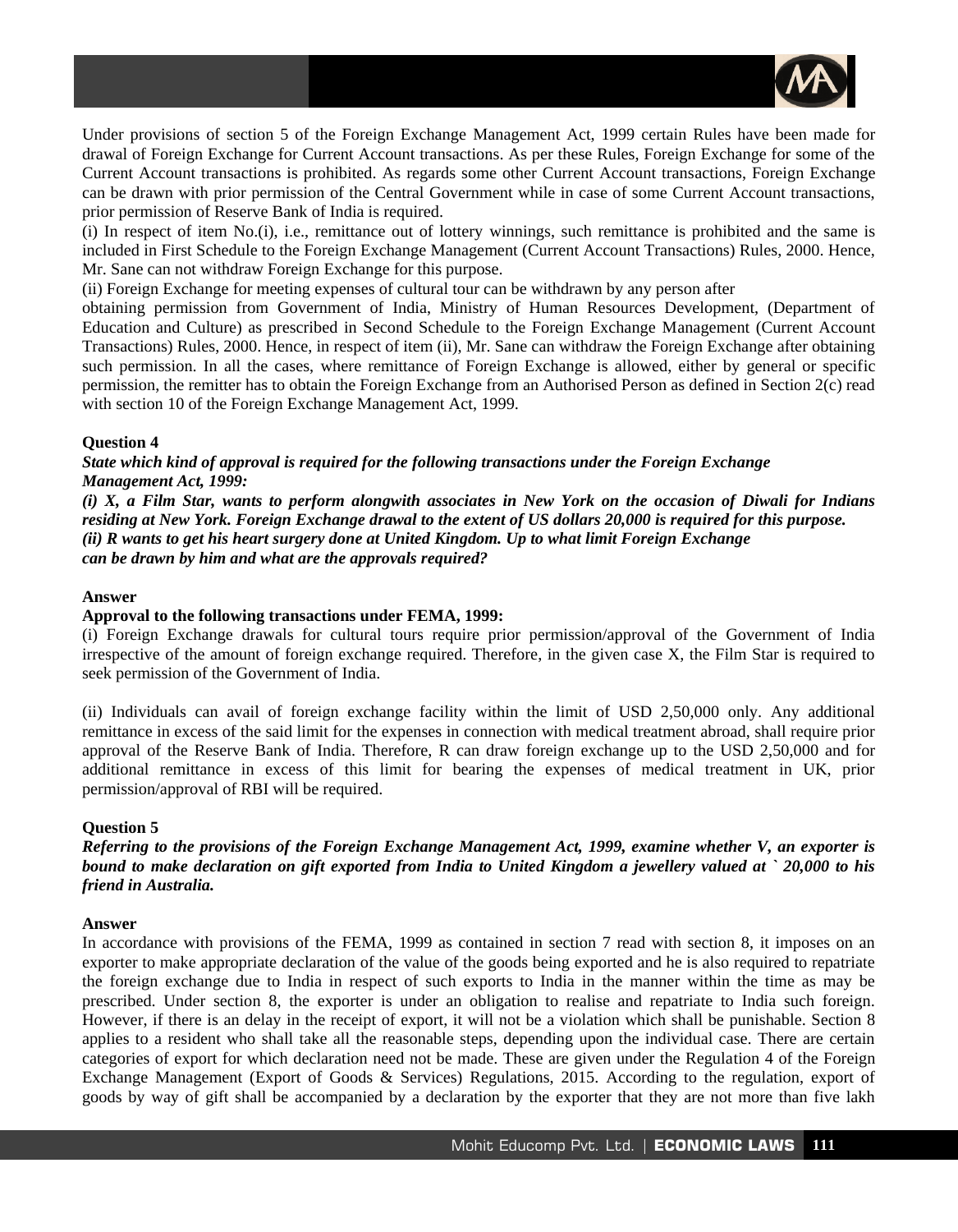

rupees in value. Taking into consideration the above, since the value of gift of jewellery to V's friend in Australia is less than ` 5 lac in value, the gift does not need any declaration to be furnished by exporter to the specified authority.

#### **Question 6**

*Referring to the provisions of the Foreign Exchange Management Act, 1999, state the kind of approval required for the following transactions: (i) M requires U.S. \$ 5,000 for remittance towards hire charges of transponders. (ii) P requires U.S. \$ 2,000 for payment related to call back services of telephones*

#### **Answer**

Under section 5 of the Foreign Exchange Management Act, 1999, and Rules relating thereto, some current account transactions require prior approval of the Central Government, some others require the prior approval of the Reserve Bank of India, some are free transactions and some others are prohibited transactions. Accordingly,

(i) It is a current account transaction, where M is required to take approval of the Central Government for drawal of foreign exchange for remittance of hire charges of transponders.

(ii) Withdrawal of foreign exchange for payment related to call back services of telephone is a prohibited transaction. Hence, Mr. P will not succeed in acquiring US \$ 2,000 for the said purpose.

#### **Question 7**

*Mr. Suresh resided in India during the Financial Year 2013-14. He left India on 15th July, 2014 for Switzerland for pursuing higher studies in Biotechnology for 2 years. What would be his residential status under the Foreign Exchange Management Act, 1999 during the Financial Years 2014-15 and 2015-16?*

*Mr. Suresh requires every year USD 25,000 towards tuition fees and USD 30,000 for incidental and stay expenses for studying abroad. Is it possible for Mr. Suresh to get the required Foreign Exchange and, if so, under what conditions?*

#### **Answer**

**Residential Status:** According to section 2(v) of the Foreign Exchange Management Act, 1999, 'Person resident in India' means a person residing in India for more than 182 days during the course of preceding financial year [Section  $2(v)(i)$ ]. However, it does not include a person who has gone out of India or who stays outside India for employment outside India or for any other purpose in such circumstances as would indicate his intention to stay outside India for an uncertain period. Generally, a student goes out of India for a certain period. In this case, Mr. Suresh who resided in India during the financial year 2013-14 left on 15.7.2014 for Switzerland for pursuing higher studies in Biotechnology for 2 years, he will be resident for 2014-15, as he has gone to stay outside India for a ‗certain period' (If he goes abroad with intention to stay outside India for an 'uncertain period' he will not be resident with effect from 15-7-2014.

Mr. Suresh will not be resident during the Financial Year 2015-2016 as he did not stay in India during the relevant previous financial year i.e. 2014-15. Foreign Exchange for studies abroad: According to Para I of Schedule III to Foreign Exchange Management (Current Account Transactions), Amendment Rule, 2015 dated 26th May , 2015, individuals can avail of foreign exchange facility for the studies abroad within the limit of USD 2,50,000 only. Any additional remittance in excess of the said limit shall require prior approval of the RBI. Further proviso to Para I of Schedule III states that individual may be allowed remittance (without seeking prior approval of the RBI) exceeding USD 2,50,000 based on the estimate received from the institution abroad. In this case the foreign exchange required is only USD 55,000 per academic year and hence approval of RBI is not required.

#### **Question 8**

*Mrs. Chandra, a resident outside India, is likely to inherit from her father some immovable property in India. Are there any restrictions under the provisions of the Foreign Exchange Management Act, 1999 in acquiring or holding such property? State whether Mrs. Chandra can sell the property and*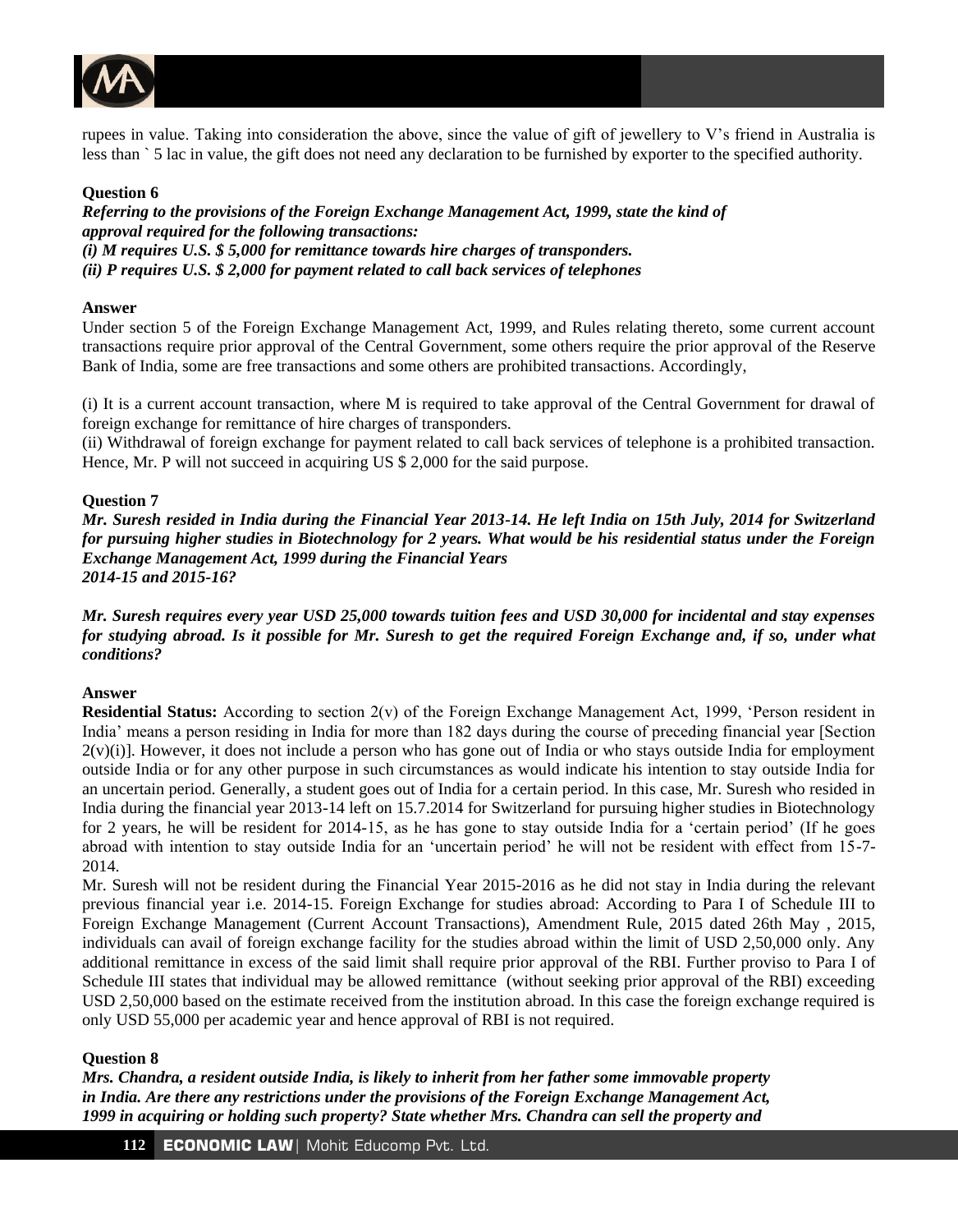

#### *repatriate outside India the sale proceeds.*

#### **Answer**

As per sub-section 5 of section 6 of the FEMA, 1999, a person resident outside India may hold, own, transfer or invest in Indian currency, security or any immovable property situated in India if such currency, security or property was acquired, held or owned by such person when he was resident in India or inherited from a person who was resident in India. Accordingly, in the problem, Mrs. Chandra, a resident outside India, may acquire or hold any immovable property of his father in India by way of inheritance in both the conditions, firstly, where her father, a resident outside India, had acquired the property in accordance with the provisions of the foreign exchange law in force at the time of acquisition by him or as per the provisions of these Regulations or secondly, where her father, a resident in India.

#### **Repatriation of sale proceeds:** A person referred to in sub-section (5) of section 6 of the Act, or

his successor shall not, except with the prior permission of the Reserve Bank, repatriate outside India the sale proceeds of any immovable property. Thus, accordingly Mrs. Chandra can sell the property and repatriate outside India the sale proceeds only with the prior permission of the RBI.

#### **Question 9**

*(i) Mr. P has won a big lottery and wants to remit US Dollar 20,000 out of his winnings to his son who is in USA. Advise whether such remittance is possible under the Foreign Exchange Management Act, 1999.*

#### *(ii) Mr. Z is unwell and would like to have a kidney transplant done in USA. He would like to know the formalities required and the amount that can be drawn as foreign exchange for the medical treatment abroad.*

#### **Answer**

Remittance of Foreign Exchange (Section 5 of the Foreign Exchange Management Act, 1999): According to section 5 of the FEMA, 1999, any person may sell or draw foreign exchange to or from an authorized person if such a sale or drawal is a current account transaction. Provided that Central Government may, in public interest and in consultation with the reserve bank, impose such reasonable restrictions for current account transactions as may be prescribed.

As per the rules, drawal of foreign exchange for current account transactions are categorized under three headings-

- 1. Transactions for which drawal of foreign exchange is prohibited,
- 2. Transactions which need prior approval of appropriate government of India for drawal of foreign exchange, and
- 3. Transactions which require RBI's prior approval for drawl of foreign exchange.

(i) Mr. P wanted to remit US Dollar 20,000 out of his lottery winnings to his son residing in USA. Such remittance is prohibited and the same is included in the Foreign Exchange Management (Current Account Transactions) Rules, 2000. Hence Mr. P cannot withdraw foreign exchange for this purpose.

(ii) "Remittance of foreign exchange for medical treatment abroad" requires prior permission or approval of RBI where the individual requires withdrawal of foreign exchange exceeding USD 2,50,000. The Schedule also prescribes that for the purpose of expenses in connection with medical treatment, the individual may avail of exchange facility for an amount in excess of the limit prescribed under the Liberalized Remittance Scheme, if so required by a medical institute offering treatment.

Therefore, Mr. Z can draw foreign exchange up to the USD 2,50,000 and no prior permission/ approval of RBI will be required. For amount exceeding the above limit, authorised dealers may release foreign exchange under general permission based on the estimate from the doctor in India or hospital or doctor abroad.

#### **Question 10**

#### *Mr. Rohan, an Indian Resident individual desires to obtain Foreign Exchange for the following purposes:*

*(A) US\$ 1,20,000 for studies abroad on the basis of estimates given by the foreign university.*